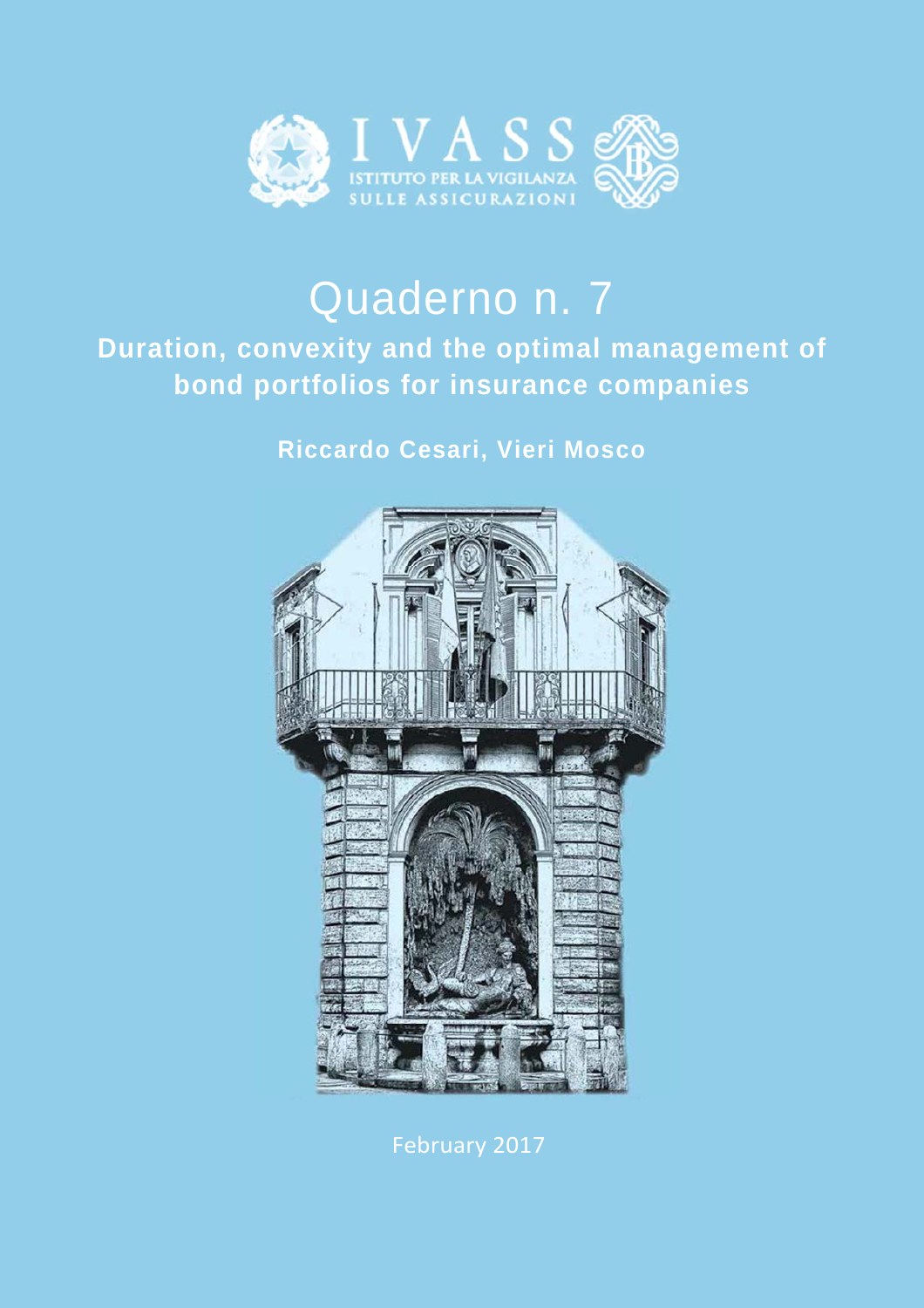This series of "Quaderni" is aimed at contributing economic research with stimulating comments and suggestions.

Published works exclusively reflect viewpoints and perspectives of the authors and do not involve the Institution where they work.

The series is available online on the website http://www.ivass.it.

ISSN 2421-4671 *(online)*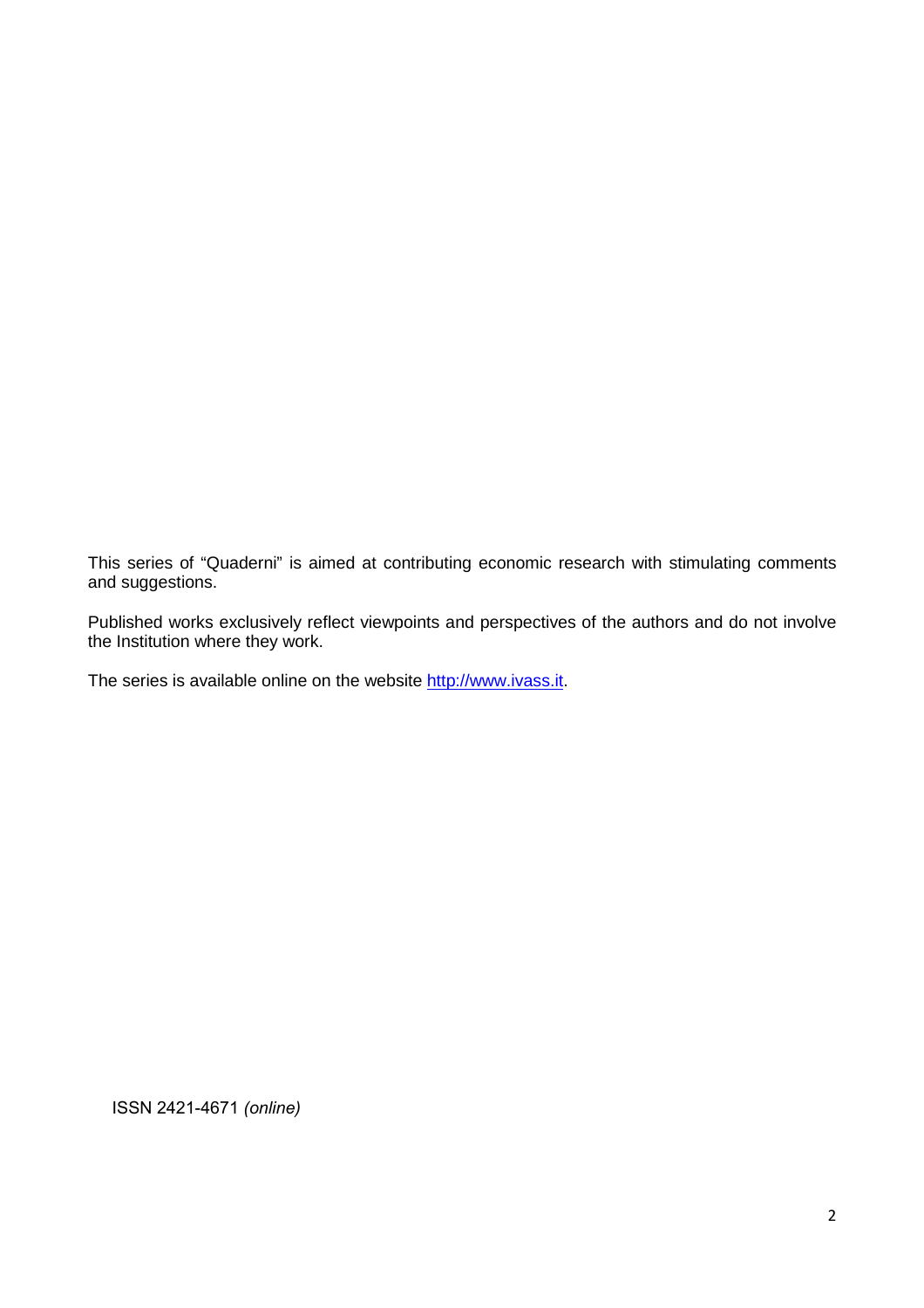# **DURATION, CONVEXITY AND THE OPTIMAL MANAGEMENT OF BOND PORTFOLIOS FOR INSURANCE COMPANIES**

Riccardo Cesari (°) and Vieri Mosco (°°)

# **ABSTRACT**

Two Fong-Vasicek immunization results are discussed and applied in relation to asset portfolios of a sample of Italian insurance companies managing life insurance with-profit savings. Firstly, we analyzed the contribution of Fong and Vasicek (1984) providing a lower bound on the "shortfall" of an asset portfolio, managed with a duration-matching target, in the face of an arbitrary shock to the term structure of interest rates. A "passive" management strategy emerges, aimed at minimizing risk, such that the exposure to an arbitrary variation of the shape of the term structure is minimized with respect to a risk measure that is increasing with the cash-flows dispersion. Secondly, Fong and Vasicek (1983) approach is generalized, in line with the classical risk-return approach to portfolio management, in a model which overturns the "passive" perspective of minimum risk exposure and looks for only a partial risk minimization in exchange for more return potential. The empirical application shows that such a perspective may be proved useful to highlight which segregated funds can be re-positioned over the efficient frontier, at the chosen level of the firm's risk appetite.

#### **JEL CLASSIFICATION**: G22, G11, G12

**KEY WORDS:** Insurance companies, immunization, Fong-Vasicek theorem, bond portfolios, efficient frontier

### **ACKNOWLEDGEMENTS**

We thank Arturo Valerio, Oldrich Vasicek, Enzo Orsingher, Giovanni Rago, Fabio Polimanti, Stefano Pasqualini, Riccardo Poli, Antonio De Pascalis, Lino Matarazzo and the participants to a seminar of IVASS and Bank of Italy for their comments. All remaining errors are ours.

<sup>(°)</sup> University of Bologna and IVASS (°°) IVASS, Research Department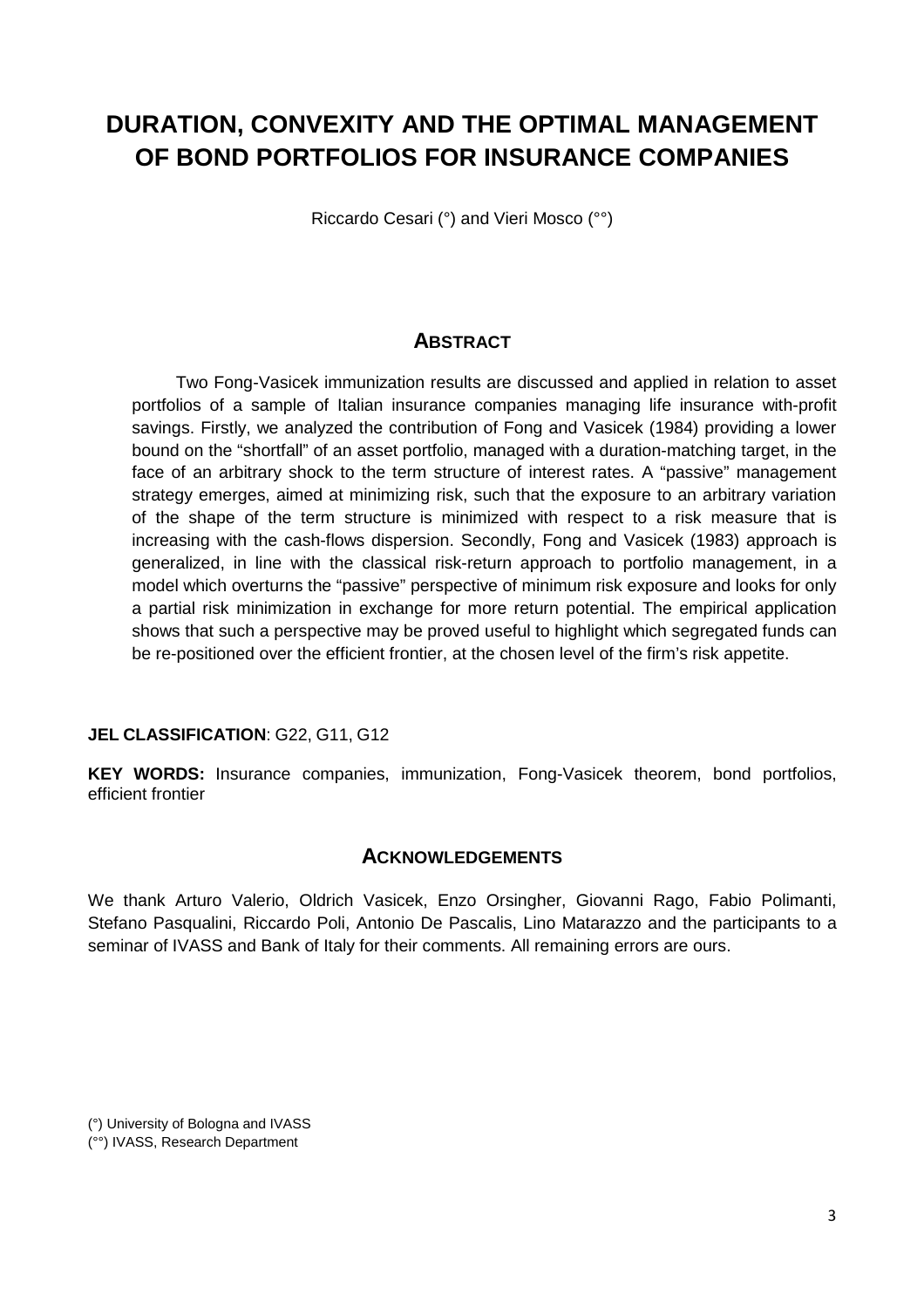## **INDEX**

**Appendix A - The classical theory of immunization Appendix B - The shift function Appendix C - The stochastic approach to immunization Appendix D - Some financial computations** 

**References**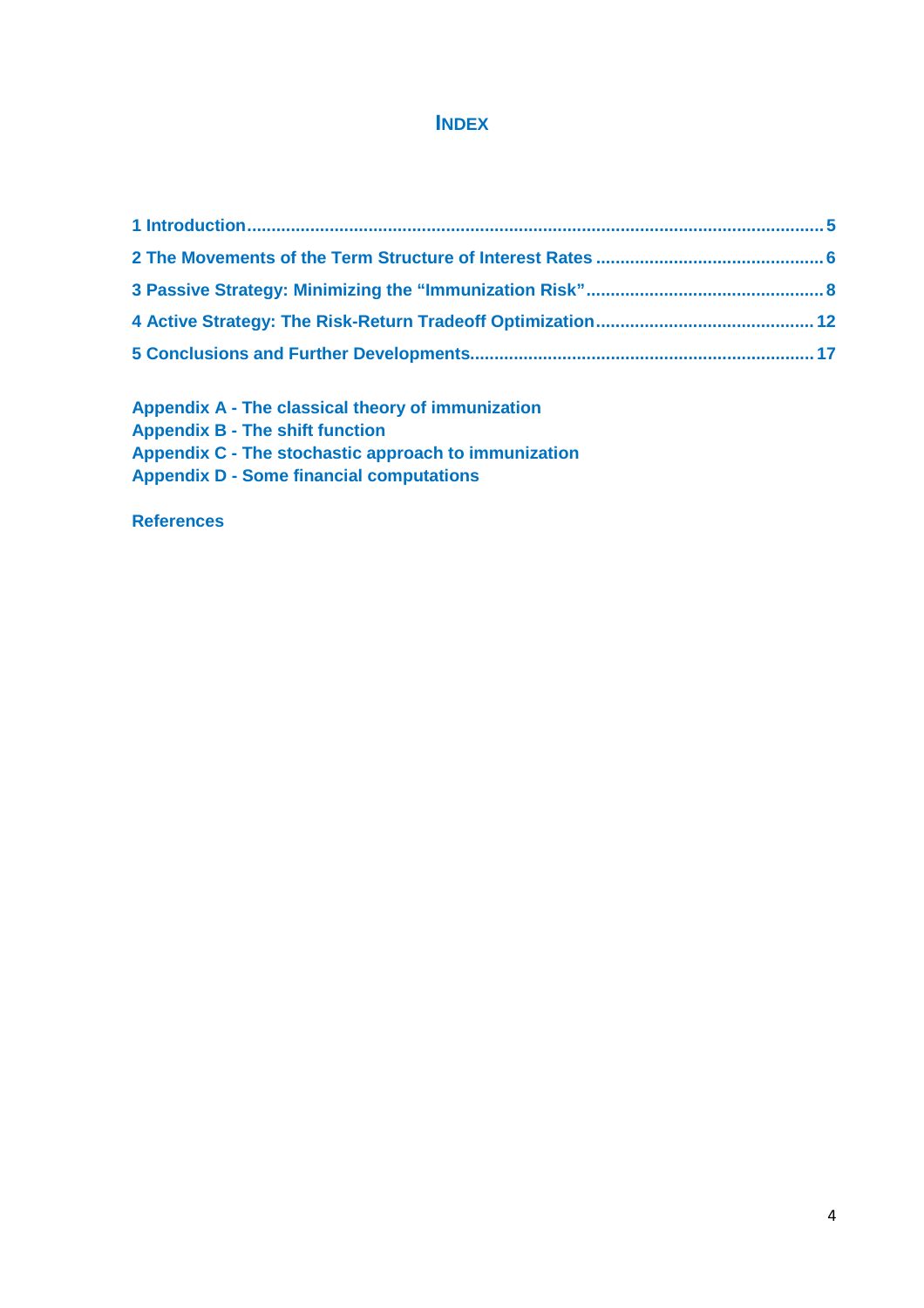#### **1 Introduction**

There are well known differences between the insurance and the banking business models. While traditional commercial banks rely upon maturity transformation (short term cash flow and medium-long term investments), insurance companies sell guarantees through a maturity matching between assets and liabilities.

This matching and the general approach known as integrated management of assets and liabilities (ALM) has essentially the aim to cope with the interest rate risk, i.e. the risk of an asymmetric impact of interest rate movements to the asset and the liability side of the balance sheet.

As an alternative to the basic cash flow matching solution, the duration concept, as suggested by Redington (1952), provided a feasible, more sophisticated but more vulnerable solution. In his seminal work, he introduced the term of immunization to indicate a balance sheet not exposed to interest rate movements. "Hedging" would be the modern equivalent<sup>1</sup>.

The essential aspect is in the link between duration D and the price sensitivity to interest rates:

$$
D = -\frac{1}{P} \frac{\partial P}{\partial r}
$$

Considering the "equity duration" (in the broad sense of Surplus or Net Asset Value or Risk Capital:  $E = A - L$ ), as an equilibrium indicator for the Equity position of a company against an overall variation in interest rates (a variation of their general, average level) we have:

$$
D_E=D_A\cdot \underbrace{\tfrac{A}{\mathcal{A}-L}}_{\widetilde{E}}-D_L\cdot \underbrace{\tfrac{L}{\mathcal{A}-L}}_{\widetilde{E}}\ \gtrless\ 0.
$$

Equivalently, the equity duration can also be regarded as the duration of liability plus the product of leverage and mismatch $^2$ , in formulae  $D_E=D_L+\frac{A}{E}$  $\frac{A}{E} \cdot (D_A - D_L).$ 

 Hence, given a duration mismatch, the higher the leverage the greater the sensitivity of equity to interest rates; or, in the other way round, given an asset leverage, the greater the duration mismatch the riskier is the value of equity in the face of interest rate changes.

However, even if insurance companies are usually not particularly vulnerable to liquidity risk as long as the assured capital is not callable (or callable under severe surrender penalties), they daily face the problem of finding high investment returns for a given set of liabilities.

In this respect, immunization, as a minimum (zero) risk approach, must be considered as a special case into the broader area of portfolio optimization, in which risk-return considerations provide an entire menu of management decisions, according to the firm's propensity to risk (risk appetite) and financial market opportunities. As in Markowitz (1959)

 $1$  See Appendix A for a review of the main results of the classical theory of immunization.

<sup>&</sup>lt;sup>2</sup> See Messmore (1990) who shows that if E>0 (the present value of assets greater than the present value of liabilities) the immunization of E, i.e.  $D_E=0$ , implies  $D_A<sub>A</sub>$ , In the following we assume a fixed income portfolio with A=L.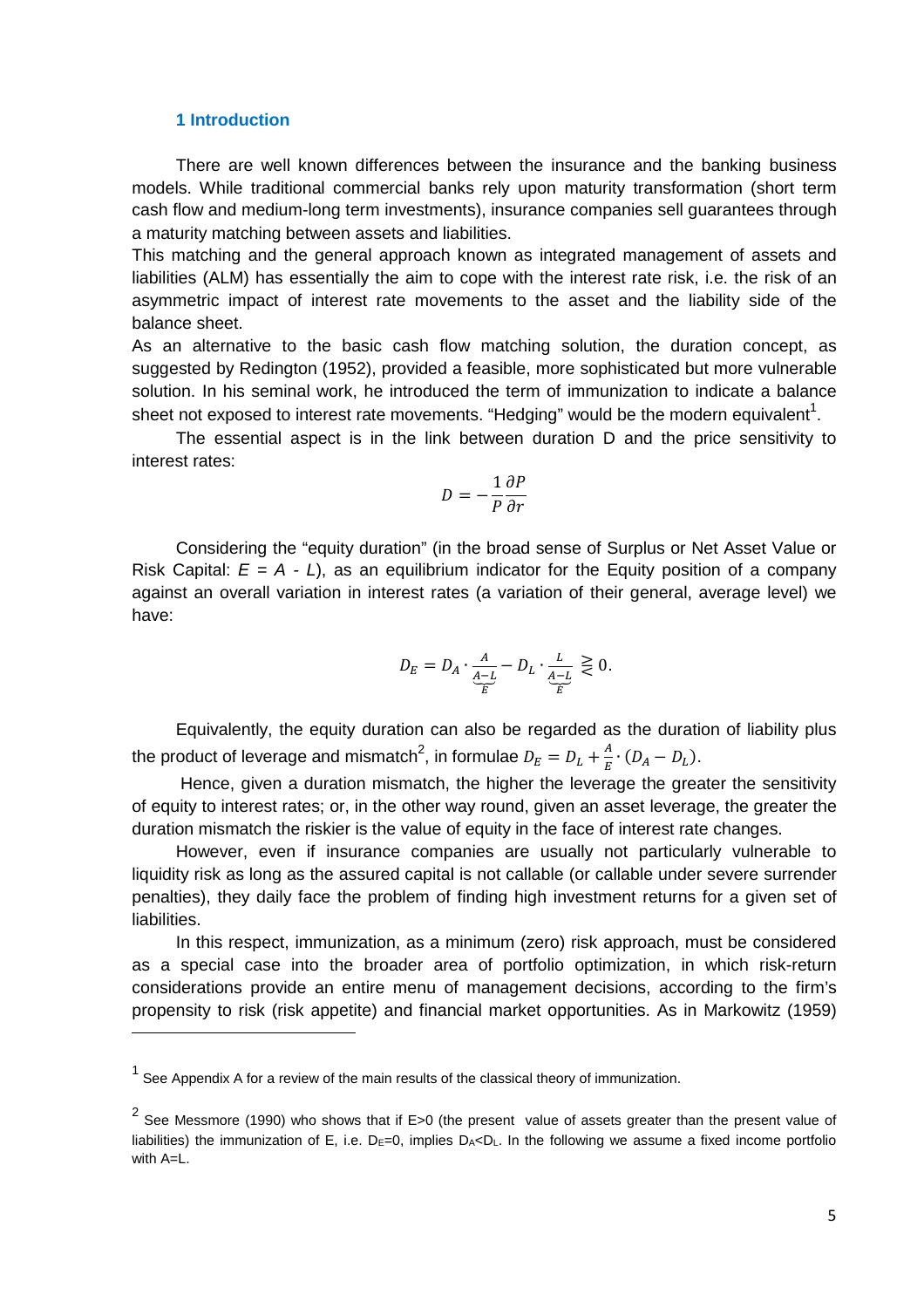famous portfolio approach, the efficient frontier presents different combinations of risk and reward among which no single solution can be considered efficient, independently of the firm's risk aversion.

Fong and Vasicek (1983) introduced this risk-return, double dimension into the immunization literature<sup>3</sup>. Following their approach, we shall provide an implementable model according to which an insurance company could estimate the efficient frontier facing its fixed income balance sheet and evaluate, against arbitrary interest rate movements, how distant its portfolio is from efficiency and how much risk it is bearing with the chosen asset-liability mix.

In the next paragraph we shall consider the term structure movements as suggested by recent European stress tests and financial market dynamics. Then we analyze passive and active strategies of portfolio immunization, concluding the analysis with a recap of results and possible extensions.

### **2 The movements of the term structure of interest rates**

It is well known that the movements of the term structure can be approximately decomposed in three basic elements: changes in the level, the slope and the curvature. The level consists of the mean interest rate across maturities ("average rate"), reducing the curve to a flat structure. The slope gives an increasing (decreasing) pattern to the curve and might be regarded as the differential between long and short rates ("term spread"). The curvature results in a humped or convex curve and takes into account asymmetric variations among short and long interest rates on the one side and medium-term rates on the other ("butterfly spread"). As shown in many empirical analyses, in "normal times" the level factor explains most of the historical variability of the interest rates, while the slope explains a residual amount and convexity only marginal variability $4$ .

Depending on their asset and liability composition, insurance companies will be differently affected by future levels and shapes of interest rates.

The duration mismatch gives an approximate measure of this exposure: as shown in Fig. 1, country averages in Europe are widely dispersed, often far away from the perfect matching line<sup>5</sup>. This implies that market movements could impair the firms by different amounts, depending also on the different dynamics that will take place in real markets.

However, as we shall see, even well matched countries, like Italy, Great Britain, Belgium, Spain and Portugal, are not immunized from general movements in the shape of the term structure.

 $^3$  All Vasicek's papers have been recently collected in Vasicek (2016)

<sup>&</sup>lt;sup>4</sup> See Veronesi (2010), Ch. 4 for a basic treatment of this approach (Principal Component Analysis). In his estimates based on US data, the level component explains between 75% and 61%, of the variability, the slope component between 22% and 20% and the curvature component between 1% and 16%, depending on the interest rate maturity (between 3 months and 10 years).

<sup>&</sup>lt;sup>5</sup> The EIOPA calculation of the liability side in Fig. 1 does not take into account all the contract optionality available in different countries so that the country relative positions could be altered.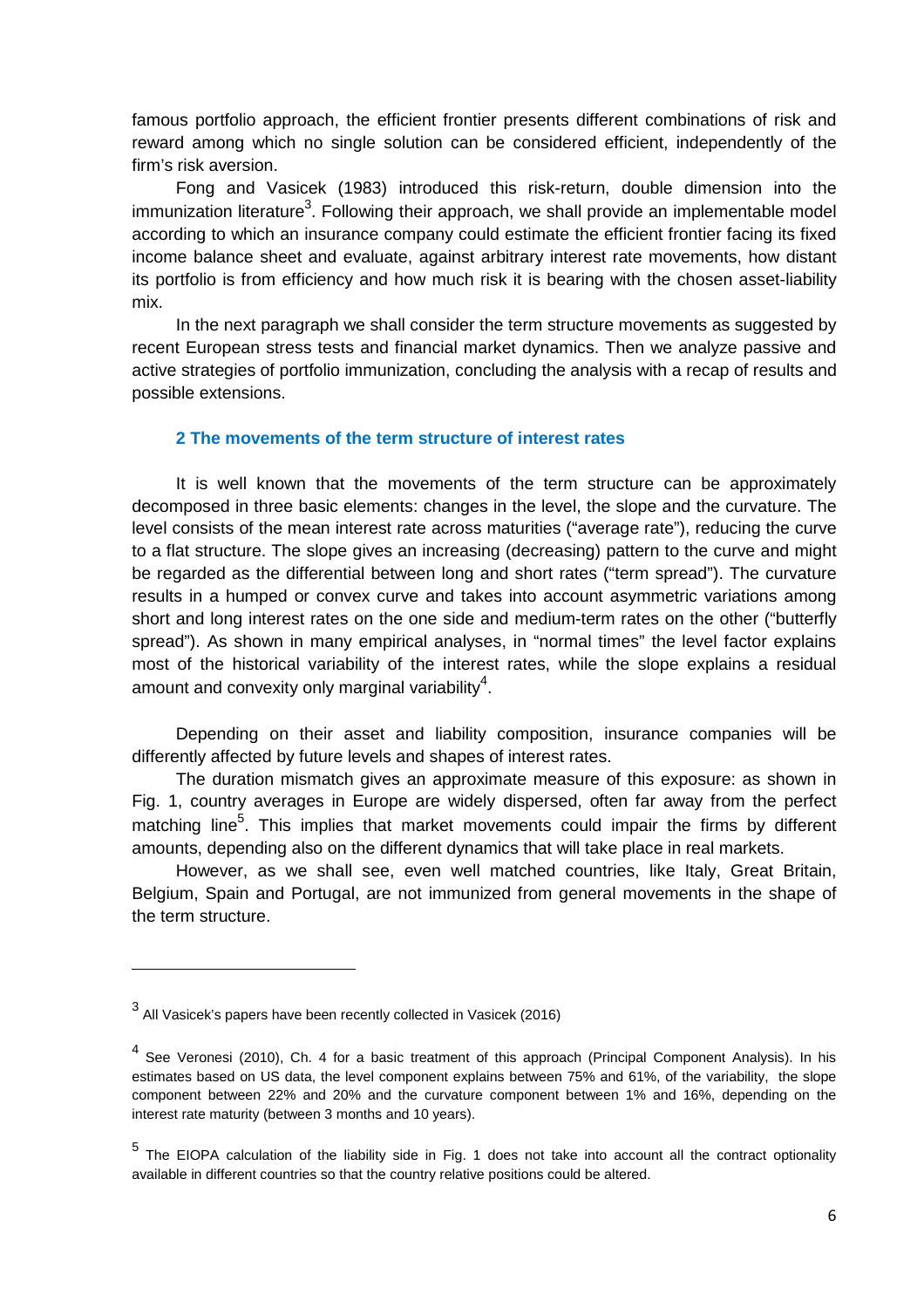For example, in its 2014 stress test exercises, EIOPA, the European Authority for Insurance and Pension Funds, paid attention to the most dangerous scenario of lowering rates<sup>6</sup>.



**FIG. 1 Duration of assets and liabilities in the EIPOA Stress Test Report** 

The two considered low yield scenarios were given by the curve of the so called "Japanese Scenario" (blue line in Fig. 2), i.e. a scenario based on a long-lasting flattening view of the term structure and by the curve of the so called "Inverse Scenario" (not reported here).

In Fig. 2 the two market term structure at the end of 2013 (green line or "Baseline scenario") and at the end of 2014 (red line) are also given. Clearly, the "stressed" hypothesis has been overridden by the actual reality: the historical 2014 data (red line) can be regarded as a sort of "continuation" of the "Japanese scenario".

It can be seen that the hypothetical and the actual market movements are far from being a constant downsizing of the interest rates: the term structure of the shocks { $\Delta(\tau)$ ,  $\tau =$ 1,2, … ,30 is not flat across maturities, and, moreover, it is mostly quite far from the typical 100 basis points assumption, ranging roughly from +20 bps to -120 bps.

<sup>6</sup> For instance, see the Eiopa official presentation of the 2014 Stress Test in EIPOA (2014 a), slide 10.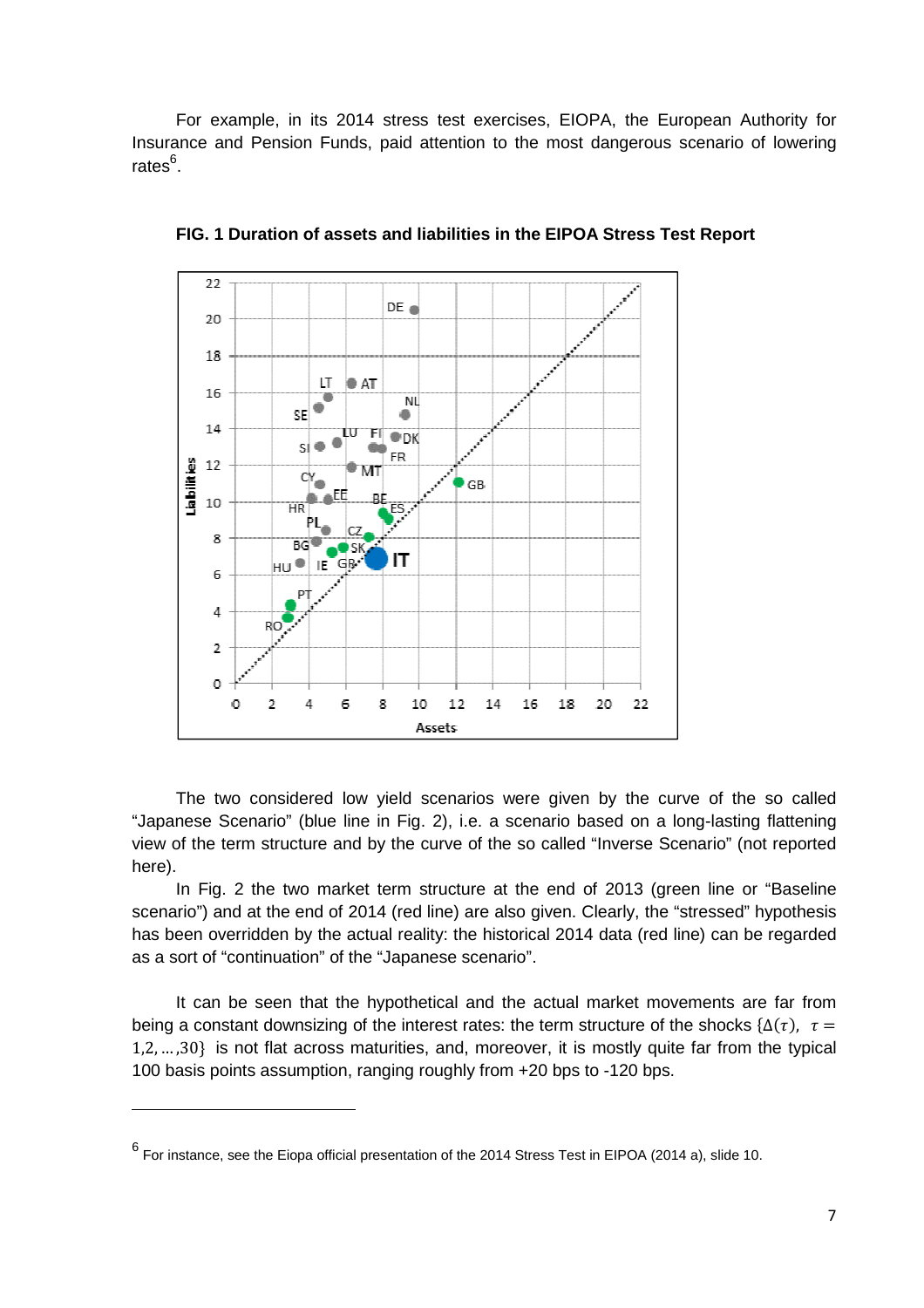According to the EIOPA 2014 Stress Test Report (EIOPA, 2014 b), the results of the stress exercise have been evaluated with respect to <<the size of duration mismatches between assets and liabilities as well as mismatches in internal rate of return of assets and liabilities>> which are <<considered the main drivers for the severity of an interest rate stress>><sup>7</sup>.

However, following the analysis here proposed, in case of the asymmetric shocks to the term structure, the classical "duration gap" analysis should be augmented taking into account also portfolio convexity and its effect to the balance sheet reaction to interest rate changes.



**FIG. 2 EIOPA 2014 Stress Test Scenarios for European interest rates** 

#### **3 Passive strategy: minimizing the "immunization risk"**

According to Fong and Vasicek (1983 a), the investment horizon (holding period) might be considered a strategic horizon with respect to which to guarantee some target return,  $\bar{R}_0$ fixed ex-ante at time 0.

<sup>&</sup>lt;sup>7</sup> See EIPOA (2014 b), section C, "Low Yield Module Description and Results", paragraph 2, sub-paragraph 56.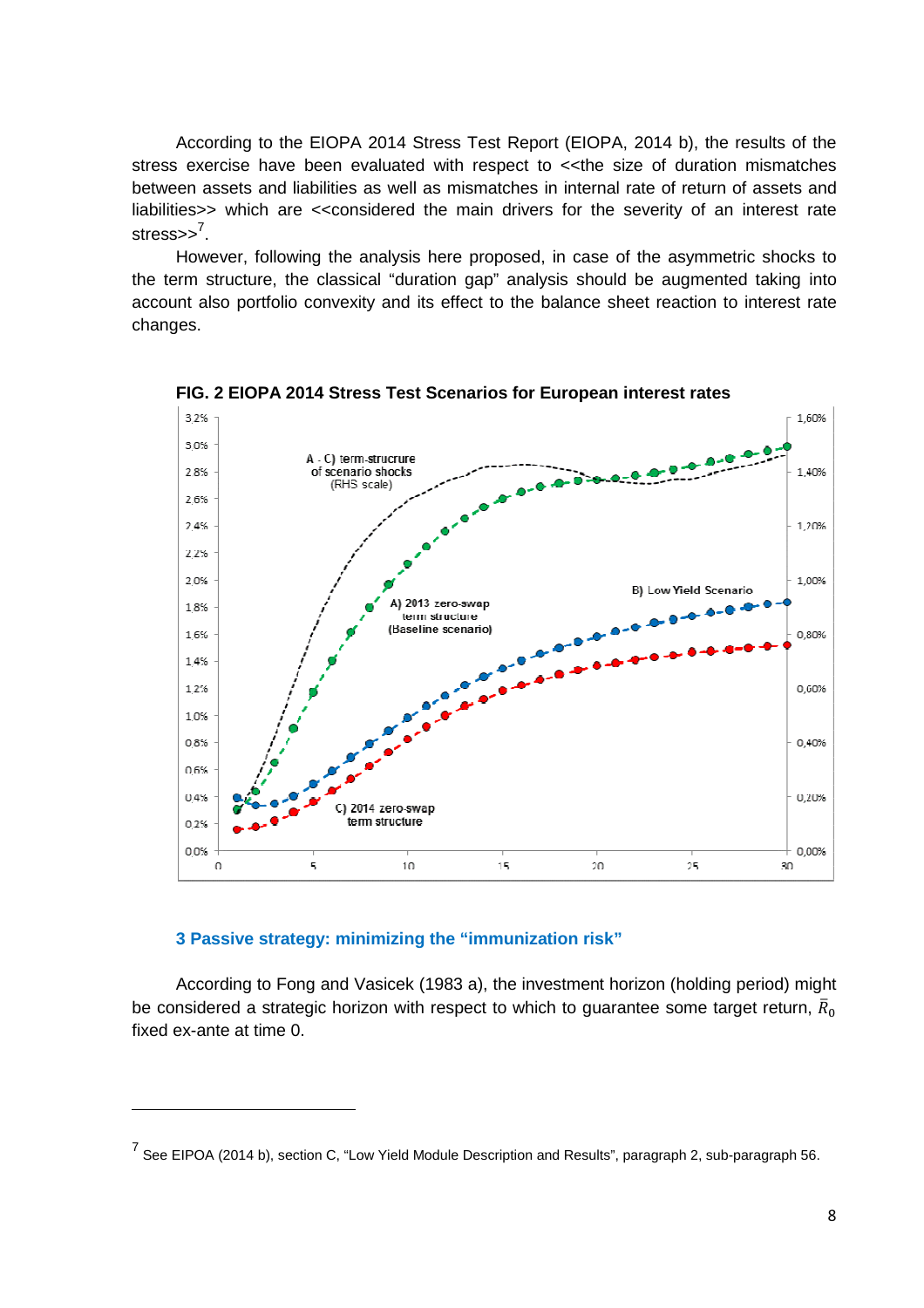A lower bound for the ex post return is obtained by showing that the ex post portfolio value has a minimum percentage change (maximum shortfall) given by<sup>8</sup>:

$$
\frac{\Delta A_0(H)}{A_0(H)} \ge -\frac{1}{2} \underbrace{M_0^2}_{endogenous} \cdot \underbrace{\max_{\tau} \{\Delta'_0(\tau)\}}_{exogenous}
$$

where  ${M_0}^2$  is a variance of times to payment and it can be regarded as a risk measure, specifically a risk measure for the imperfect immunization provided by the duration-matching strategy. By definition:

$$
M_0^2 = \sum_{j=1}^m (s_j - D)^2 \cdot w_j,
$$

where D is the duration and the weights  $w_j$  are given by the present values of the cash flows at time s<sub>j</sub>.

Note that  $max{\{\Delta_0'\}}$  is the maximum change of the slope of the current term structure across its maturities.

In practice, the variation of the one-year forward rates  $r_{FW}(0, \tau, \tau + 1)$  across the maturities is denoted by  $\Delta_0(\tau)$  and its maximum marginal change is taken as finite:

$$
max\left\{\frac{d}{d\tau}\Delta_0(\tau)\right\} = K_0 = cost
$$

Note that, according to the Fong and Vasicek result,  $M^2$  is a risk measure in that it captures the exposure to any arbitrary movement of the discount curve. It suffices, therefore, to minimize  $M^2$  in order to reduce such exposure and this prudential strategy might be regarded as a "passive" management.

As duration represents a time average,  $M^2$  is a time variance and can be expressed in terms of duration and convexity. Fong and Vasicek (1984) help us to understand it as a proper risk measure.

Let us consider the case of two portfolios, the "bullet" and the "barbell".

A perfect "bullet" portfolio with maturity D has a minimum  $M^2$  of zero. In practice, it is composed by low-coupon securities with maturities close to D so that  $M^2$  is close to zero. Viceversa, a "barbell" portfolio is a set of very short and very long securities with large  $M^2$ even if it has the same duration D.

These two portfolios with equal duration D are differently affected by a positive twist of interest rates (steepening) – i.e. an asymmetric variation of interest rates at the short and the long end of the curve, producing a decrease in short rates and an increase in long rates.

In fact, this twist has effects both in terms of "reinvested income" and "capital gain" because short term rates have become lower, producing lower coupon (higher cost prices) from reinvested income whilst long term rates are now higher, producing higher capital losses realized at the horizon. This will produce a shortfall of the portfolio value with respect to the target value (a negative twist will produce the opposite). But the two portfolios are

 $8<sup>8</sup>$  See the Appendix A, Theorem 3 for a formal treatment.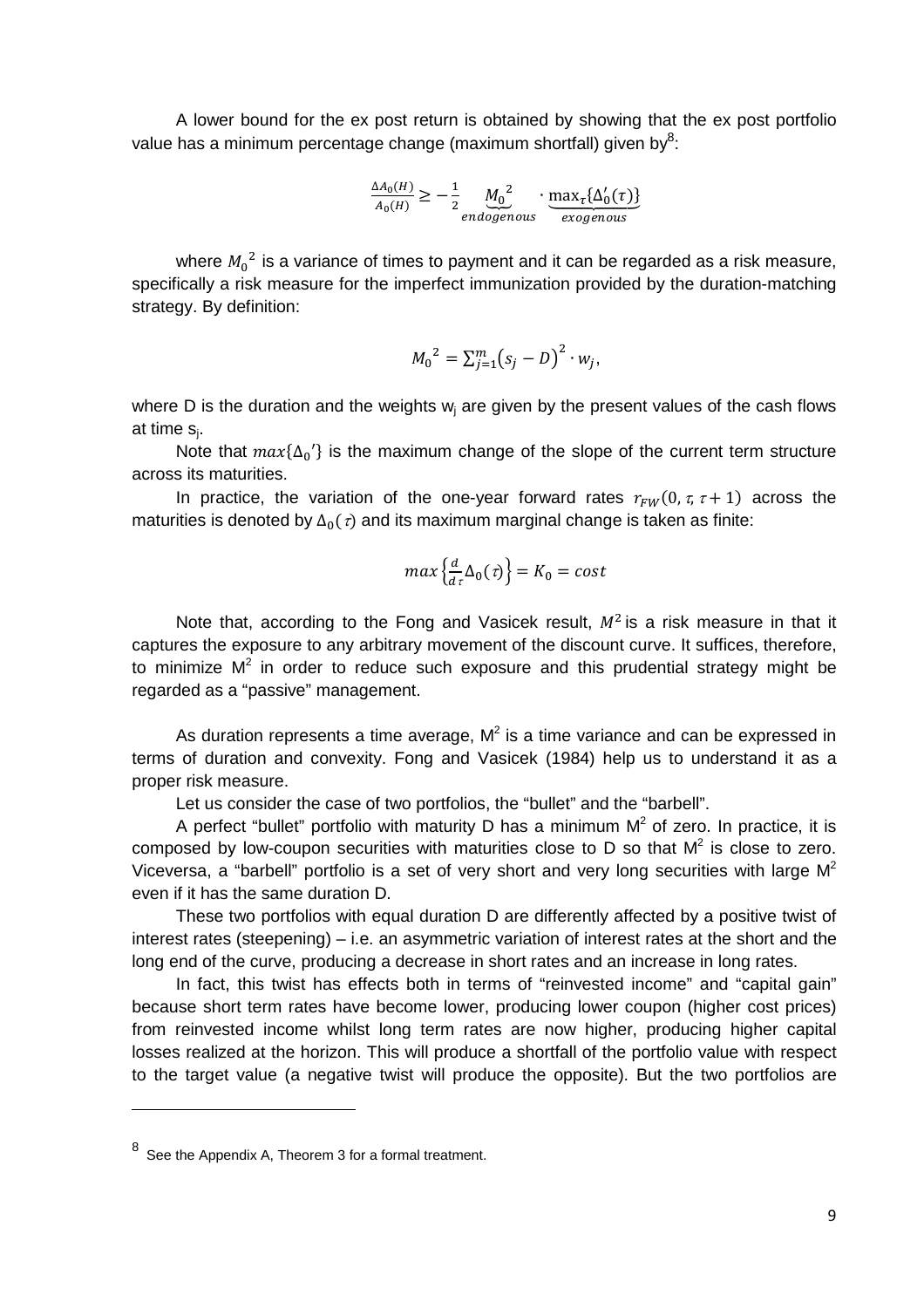differently (negatively) affected: the barbell portfolio (with higher  $M^2$ ) is penalized twice, because, due to the barbell profile, i) a greater number of securities/cash flows reach sooner the maturity date with reinvestment at lower interest rates (due to the downward shock on short interest rates) and ii) a higher and longer portion of the portfolio will be outstanding after the horizon date, producing a higher capital loss, given that securities with longer maturities will depreciate more heavily.

This means that both  $M^2$  and the risk of the barbell portfolio are greater than those of the bullet.

Fixed coupon bonds are clearly affected by these effects and insurance firms, being a traditional investor for this kind of securities, cannot overlook the convexity of their portfolios.

In Italy, for example, 56 life insurance companies total 429 billion euros of segregated funds<sup>9</sup> (at market values of December 2014) and more than 50% (218 billion euros) are invested fixed coupon bonds.

Using a sample of 13 medium-large life insurance companies (covering a market share of 75% in terms of collected premiums) we have applied Fong and Vasicek (1983) lower bound to the fixed coupon<sup>10</sup>, Government Bond (BTP) portfolios of Italian with-profit segregated funds.

In this sample, the duration gap, as of end 2013, is contained within a band of  $+/- 2$ years (Fig. 3), so that the perfect matching assumption can be considered as a first approximation and we can concentrate on the second-order, convexity effects.

In order to calculate the portfolio sensitivity, the interest rate shock is assumed as an (instantaneous, time 0) reverse shift from the 2014 term structure back to the 2013 higher

For single premium policies the insured capital is

$$
C(0) = \frac{V_0(1+Tr)^n}{1+w(1+Tr)^n},
$$
  
\n
$$
C(t) = C(t-1)(1+\rho(t)),
$$
  
\n
$$
\rho(t) = \frac{\max(qR(t),K) - Tr}{1+Tr},
$$

where  $V_0$  is the paid premium, Tr is the technical rate, n is the policy maturity, w is the loading rate, R(t) is the year t gross return of the segregated fund, q is the participation rate, K is the guaranteed minimum rate. Note that the initial insured capital is calculated at the technical rate. The policy represents a participation mechanism where, each year, profit sharing cannot falls short of the guaranteed interest rate K, and the policyholder's account (technical reserve) is credited by a quota q of the investment profit R(t). In practice, the mechanism gives rise to an embedded option (cliquet option), where the extra yield qR(t), if greater than K, is annually "locked-in". For annual premium policies, the insured capital is updated not in full but in proportion:

$$
C(t) = C(t-1)(1+\rho(t)) - C(0)\rho(t)\frac{n-t}{n}.
$$

Because of the profit participation mechanism, the liability cash-flows partly depend on the asset cash-flows, through the returns realized by the bonds in the segregated funds. Under low and stable interest rates, this effect is negligible.

 $10$  For the sake of simplicity we applied the analysis only to fixed coupon bonds, even if floating or indexed coupons and callable bonds could be included as well.

<sup>&</sup>lt;sup>9</sup> Italian segregated funds represent with-profit policies ruled under IVASS Regulation n. 38, limiting the alienation of securities from the fund only to selling operations. In particular, (see art. 9, co. 3), securities cannot be transferred to other funds of the company and must be held to maturity. The Italian profit participation mechanism works as follows.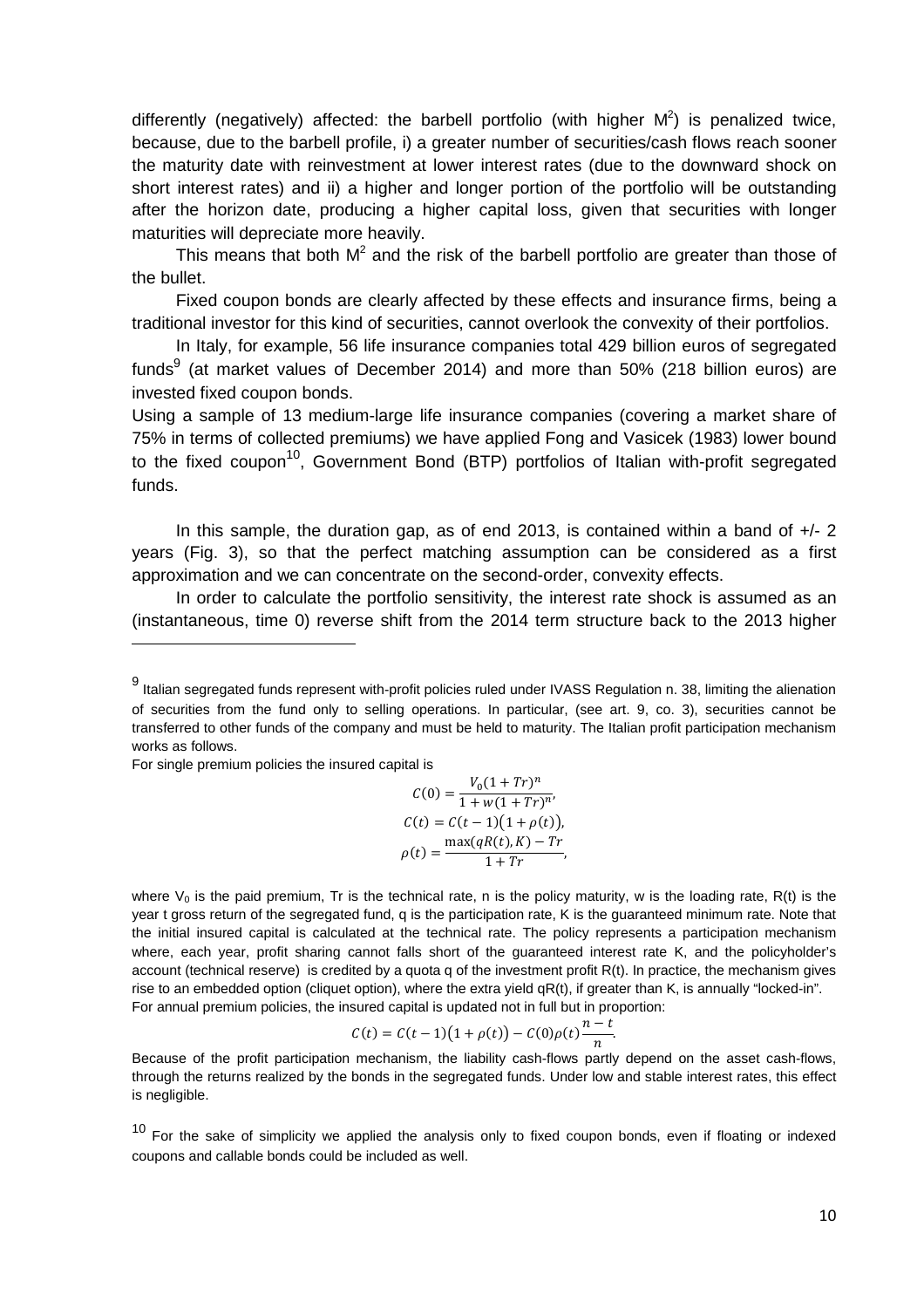shape, i.e. it is assumed that the 2014 year end term structure instantaneously shifts back to the values prevailing a year before, performing a positive twist of the curve.

The variation of forward rates around the Italian market duration (about 7 years) is 10 bps:

$$
K_0 = \max_{\tau} {\{\Delta_0{}'(\tau)\}} = \Delta r_{FW}(D) - \Delta r_{FW}(D-1) \approx 10 \text{ bps}.
$$

The resulting shortfalls are shown in Fig. 4 for the 13 firms in the sample<sup>11</sup>.

They highlight that, under the assumed scenario of instantaneous shock (i.e. non parallel, steepening shift), the insurance firms would stay relatively stable given that their bond portfolios would experience, at the liability horizon, downward variations within a range between -0.3% and -2.6%, these shortfalls being largely independent of the degree of duration mismatch. Consequently, the duration matching is not a guarantee of immunization.

**FIG. 3 Duration matching in the considered sample of insurance companies** 



 $\overline{a}$ 

 $11$  The results hold true as an approximation because of the considered restrictive assumptions (single liability, partial portfolio, approximated duration matching etc.). Details on our input data and calculations are provided in Appendix B.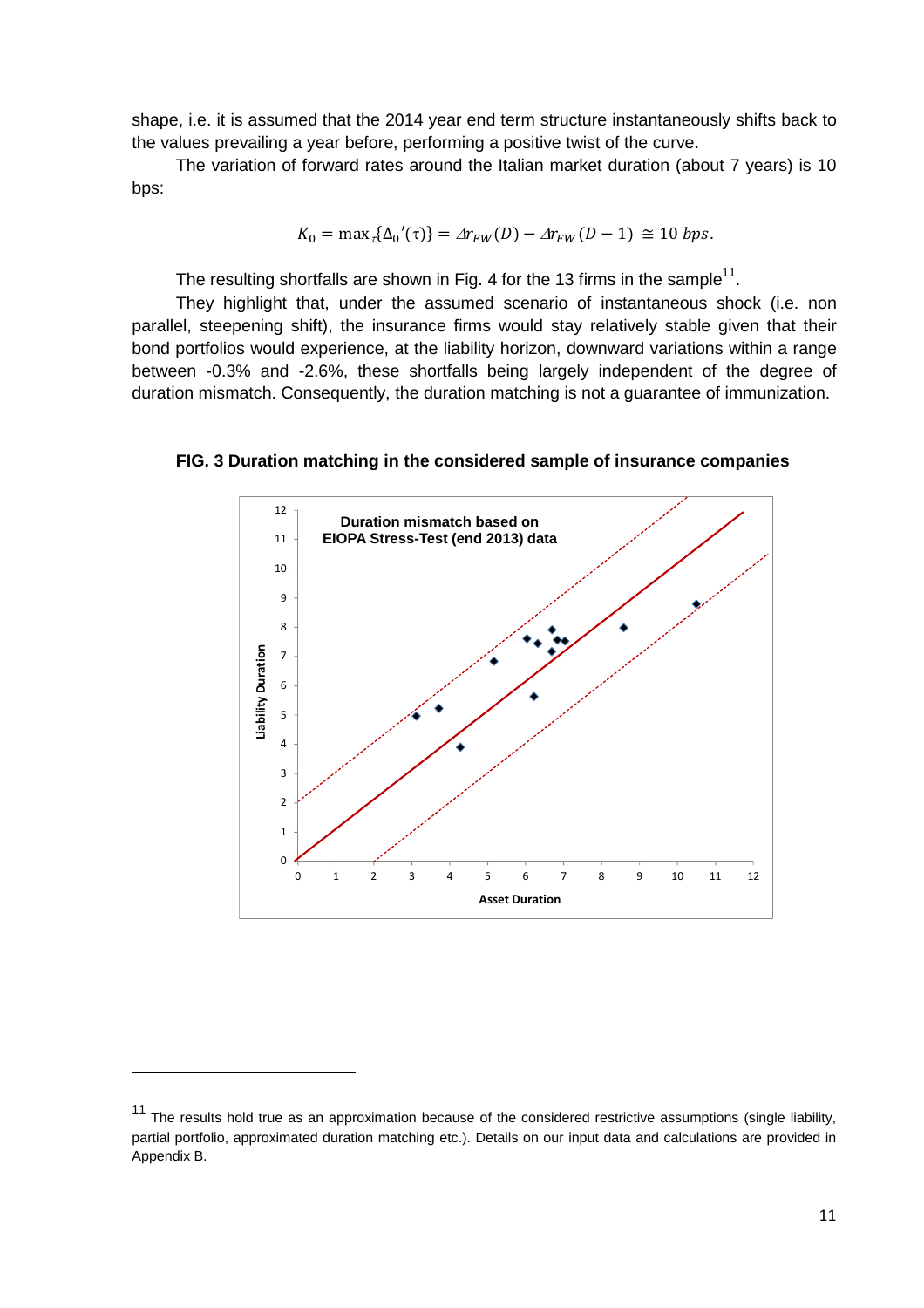

#### **FIG. 4 Lower bound capital loss from the steepening of the term structure**

#### **4 Active strategy: the risk-return tradeoff optimization**

Following Fong and Vasicek (1983 b), a more general approach in terms of risk-return optimization problem (analogous to Markowitz's mean-variance analysis) could be set in which the objective function is a general utility function of the expected return and risk of the bond portfolio.

Let  $\bar{R}_0(H)$  be the current annual ex-ante return over the horizon H. By definition:

$$
(1 + \bar{R}_0(H))^H \equiv \frac{A_0(H)}{A(0)}
$$

In case of no shift of the term structure, the ex-ante is also the ex-post rate of return.

As shown in the Appendix A, after an instantaneous non constant shift of the term structure we have:

$$
\Delta R_0(H) \simeq \frac{1}{H} \frac{\Delta A_0(H)}{A_0(H)} \simeq \frac{1}{H} {M_0}^2(H) \Delta S_0(H)
$$

where: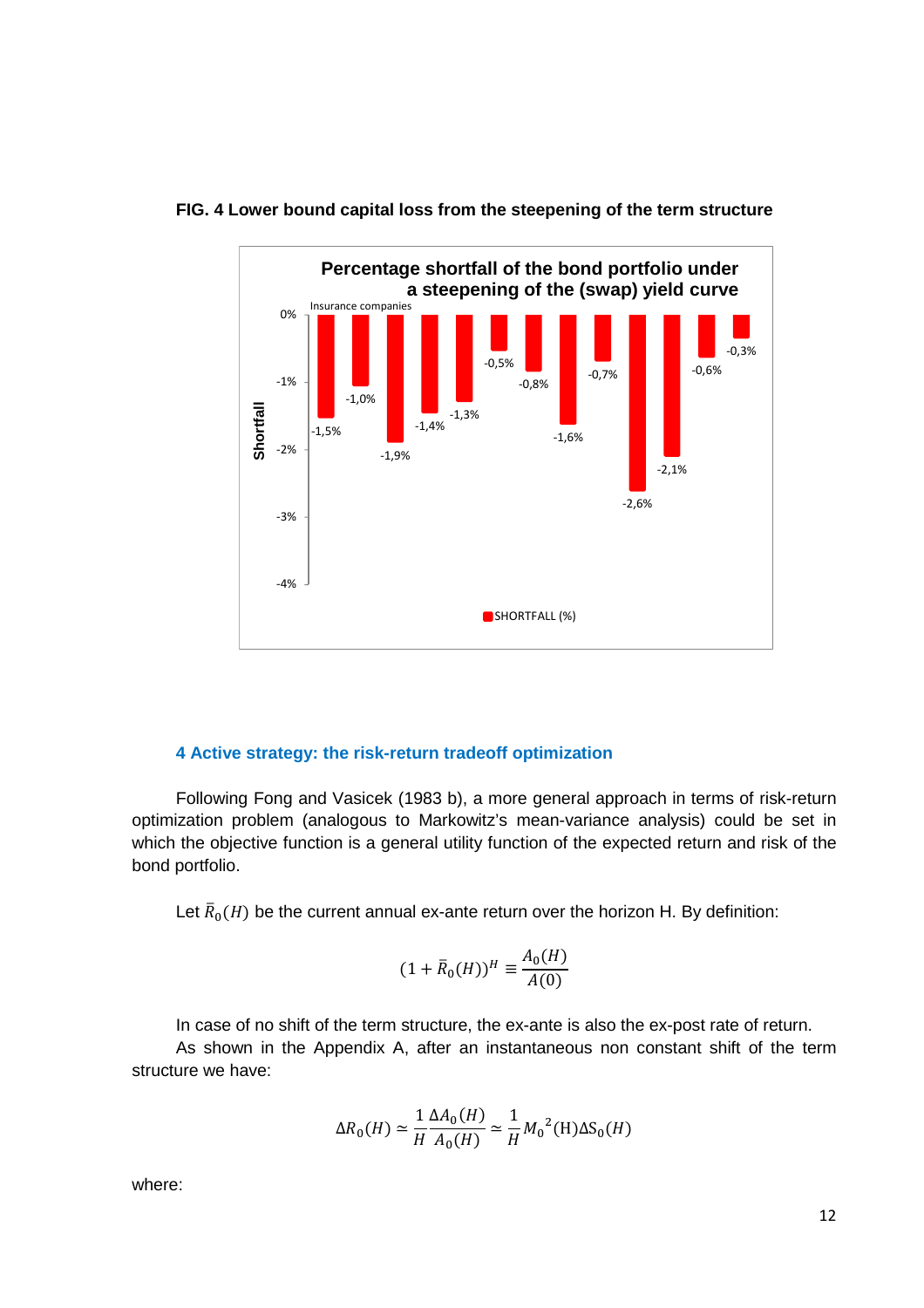$$
\Delta S_0(H) \equiv \frac{1}{2} \left[ \Delta_0^2(H) - \Delta'_0(H) \right] \gtrless 0
$$

is a special function of the term structure shift from time 0 to time  $0^+$  and maturity H (see Appendix B).

Note that this function is the sum of a "shift in level" component ("convexity effect"), always positive,  $\Delta^2$ , and a "slope of shift" component  $\Delta'$ , ("risk effect") of ambiguous sign. In case of adverse shift ( $\Delta_0^2$ < $\Delta_0$ ',  $\Delta S_0$ <0) the realized return will be under the target value.

The portfolio risk can be measured by the volatility (standard deviation) of  $\Delta \bar{R}_0(H)$  and  $\boldsymbol{0}$ it is proportional to the dispersion measure  $M_0^2$ . As explained by Fong and Vasicek (1983 b, p. 235): "A portfolio with half the value of  $M^2$  than another portfolio can be expected to produce half the dispersion of realized returns around the target value when submitted to a variety of interest rate scenarios than the other portfolio".

Summing up (or integrating) all the shape changes between 0 and H-1 we have:

$$
R_H(H) - \bar{R}_0(H) = \sum_{t=0}^{H-1} \Delta R_t(H) \simeq \frac{1}{H} \sum_{t=0}^{H-1} M_t^2(H) \Delta S_t(H)
$$

where the difference,  $R_H - \bar{R}_0$ , between the future annual rate  $\left(\frac{A_H(H)}{A(0)}\right)$  $\overline{1}$  $h'' - 1$  and current forward rate is a random variable (sum of H random variables  $\Delta S_t(H)$ ), with mean and variance  $\mu_H \equiv E(R_H - \bar{R}_0)$ ,  $\sigma_H^2 \equiv Var(R_H - \bar{R}_0)$ .

In practice, in all financial markets, cash flows can be typically bought and sold only in pre-defined "bundles" (the coupon bonds) so that optimal management must be set in terms of available bond portfolios.

Given a set of K different bonds, the portfolio return can be represented as a linear combination of K random variables:

$$
\sum_{i=1}^K w_i (R_{iH} - \overline{R}_{i0})
$$

with mean  $\mu_{iH}$  and covariance  $\pmb{\sigma_{ij}} = Cov(R_{iH} \; - \bar{R}_{i0}, R_{jH} \; - \bar{R}_{j0})$ 

Clearly:

$$
R_{iH} - \bar{R}_{i0} = \frac{1}{H} \sum_{t=0}^{H-1} M_{it}^2(H) \Delta S_t(H) \qquad \text{ i=1,...,K}
$$

and we link the dynamics of  $M_{it}^2$  and  $\Delta S_t$  to their current values  $M_{i0}^2$  and  $\Delta S_0$  as follows (see Fong and Vasicek, 1983 b):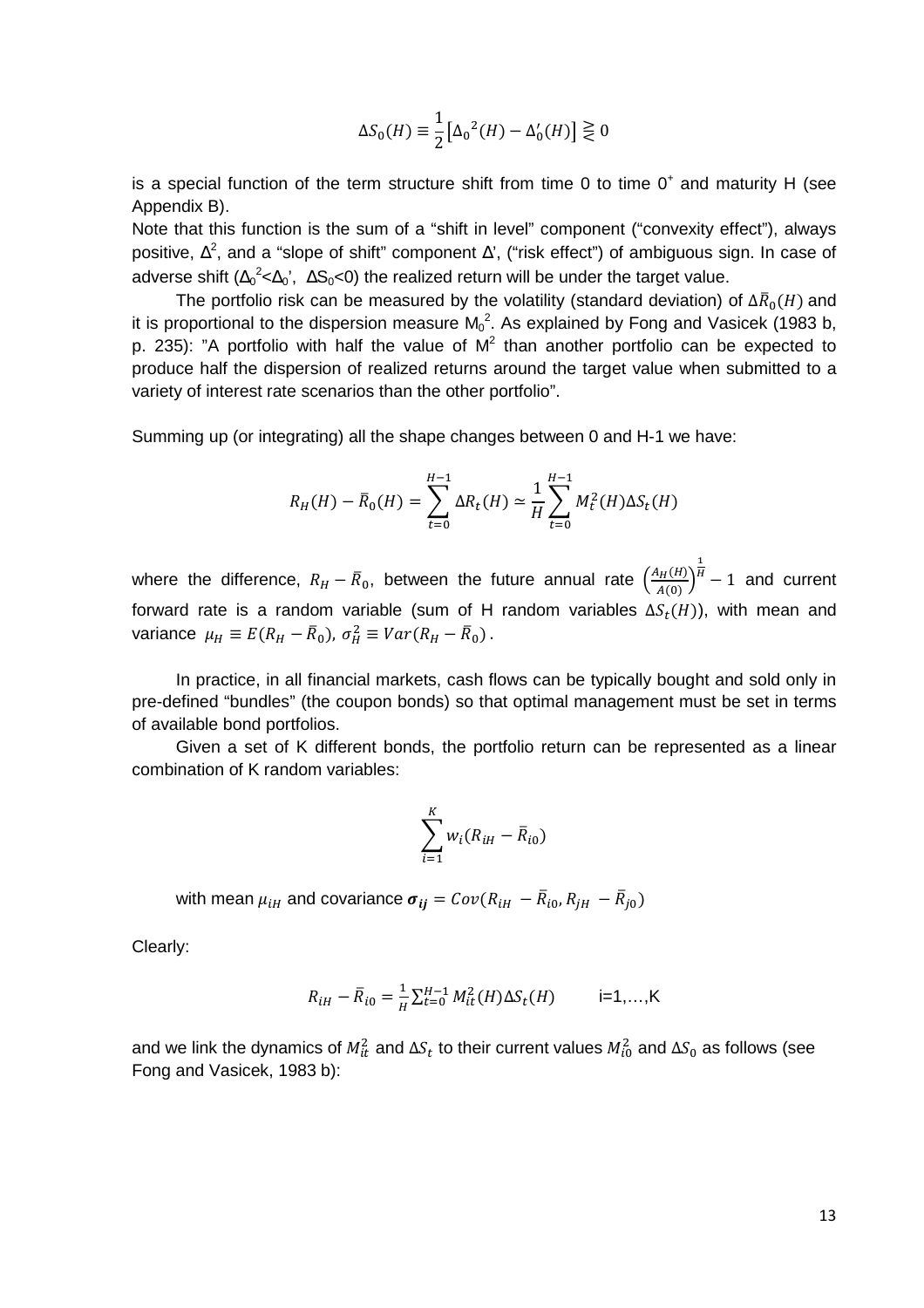$$
M_{it}^2(H)\Delta S_t(H) \cong M_{i0}^2(H) \left(\frac{H-t}{H}\right)^3 \Delta S_0(D_{i0}) \left(\frac{H-t}{D_{i0}}\right)
$$

where, if  $D_{0i}$  is the i-th bond duration, we have<sup>12</sup>:

$$
M_{i0}^2(H) = \sum_{j=1}^m (s_j - H)^2 w_{0j} = M_0^2(D_{i0}) + (D_{i0} - H)^2
$$

so that $13$ .

$$
\mu_{iH} = E(R_{iH} - \bar{R}_{i0}) = \frac{1}{H} \sum_{t=0}^{H-1} M_{it}^2(H) E(\Delta S_t(H)) = \frac{1}{H} M_{i0}^2(H) E(\Delta S_0(D_{i0})) \frac{1}{D_{i0}} \sum_{t=0}^{H-1} \frac{(H-t)^4}{H^3},
$$
  

$$
\sigma_{ij} = Cov(R_{iH} - \bar{R}_{i0}, R_{jH} - \bar{R}_{j0}) = Cov\left(\frac{1}{H} \sum_{t=0}^{H-1} M_{it}^2(H) \Delta S_t(H), \frac{1}{H} \sum_{v=0}^{H-1} M_{jv}^2(H) \Delta S_v(H)\right)
$$

$$
= \frac{1}{H^2} M_{i0}^2(H) M_{j0}^2(H) \left(\sum_{t=0}^{H-1} \frac{(H-t)^4}{H^3}\right)^2 \frac{1}{D_{i0}} \frac{1}{D_{j0}} Cov(\Delta S_0(D_{i0}), \Delta S_0(D_{j0}))
$$

The active strategy is to find the portfolio  $w_i$  maximizing the objective function U, in mean and variance:

$$
\max_{w_i} \mathbf{U}(\mathbf{w}' \mathbf{\mu}, \mathbf{w}' \mathbf{\Sigma} \mathbf{w})
$$
\n
$$
\begin{cases}\n\sum_{1 \le i \le K} w_i \cdot D_{i0} = H \text{ (target duration constraint)} \\
\sum_{1 \le i \le K} w_i = 1 \quad \text{(budget constraint)} \\
w_i \ge 0 \quad \text{(no short selling)}\n\end{cases}
$$

where  $\mu$  is the vector of expected returns  $\mu_{iH}$  and  $\Sigma = [\sigma_{ii}]$  is the covariance matrix.

As an example:

 $\overline{a}$ 

$$
U(w'\mu, w'\Sigma w; \varphi) = w'\mu - \varphi\sqrt{w'\Sigma w}
$$

$$
\sum_{t=0}^{H} M_t^4 = \frac{M_0^4}{H^6} \sum_{t=0}^{H} (H-t)^6 = \frac{M_0^4}{H^6} \frac{H(H+1)(2H+1)(3H^4+6H^3-3H+1)}{42} \xrightarrow{f \text{ or } H \to \infty} \frac{H}{7} M_0^4
$$

so that the variance is proportional to  $\frac{M_0^4}{\pi}$  $\frac{m_0}{7H}$ . We do not use this asymptotic approximation.

 $12$  Note that using (realistically) bonds instead of cash flows has no effect on the calculation of duration but it affects the calculation of risk. In fact, the duration of a portfolio of bonds is simply the "portfolio" (average) of bond durations; however, the M<sup>2</sup> of a portfolio of bonds is the "portfolio" of M<sup>2</sup> (within variance) plus the variance of durations (between variance). See the Appendix B.

<sup>13</sup> Note that Fong and Vasicek (1983 b) assume, in the variance calculation, of the asymptotic approximation: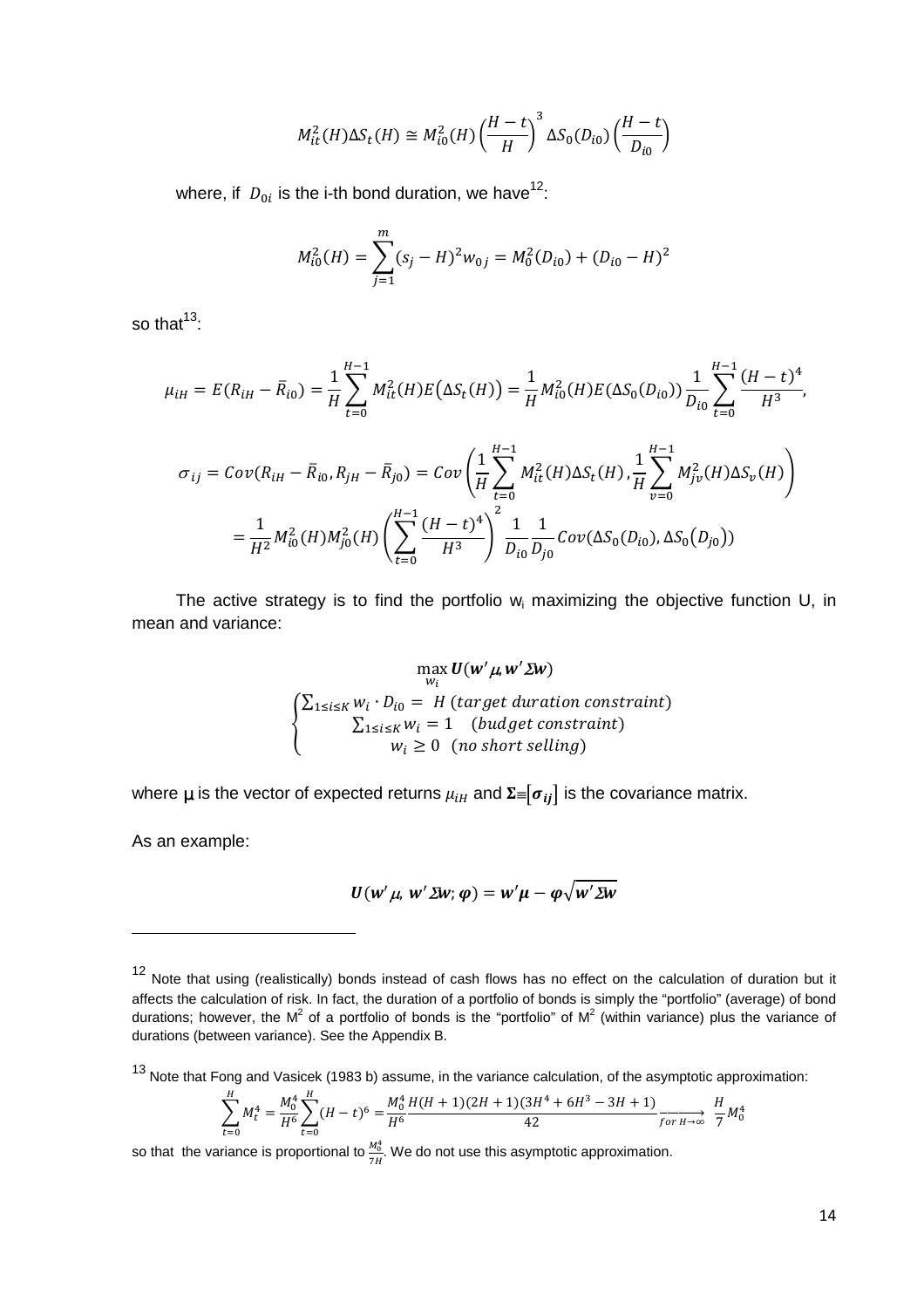where the confidence level parameter  $\varphi$  (implying the maximization of the lower bound of the return confidence interval) has the same role of the risk aversion parameter in Markowitz risk-return approach: the higher the parameter, the more relevant the effect of portfolio variance and the more conservative the preferred portfolio will be. For  $\varphi = 0$  the optimal portfolio will maximize the ex ante rate of return; for  $\varphi$  large, the optimal portfolio is the passive portfolio with minimum immunizing risk.

As in the classical Markowitz approach, the solution procedure can be divided in steps, the first one being the minimum variance portfolio for a given ex ante differential return m and the given horizon H:

$$
\min_{w_i} \sqrt{\mathbf{w}' \mathbf{\Sigma w}}
$$
\n
$$
\sum_{1 \le i \le K} w_i \cdot \mu_{iH} = m
$$
\n
$$
\sum_{1 \le i \le K} w_i \cdot D_{i0} = H \text{ (target duration constraint)}
$$
\n
$$
\sum_{1 \le i \le K} w_i = 1 \quad \text{(budget constraint)}
$$
\n
$$
w_i \ge 0 \quad \text{(no short selling)}
$$

By varying m, the efficient frontier  $m(\sigma)$  can be traced, for a given H.

As an example, the following frontiers (Fig. 5) have been obtained by simplifying the Government bond market into four bond benchmarks with maturity 3, 5, 10 and 20 years respectively (see Appendix C) and by calculating the efficient frontiers with horizon (average duration)  $H = 7.5$  (see Fig. 1) and  $H = 10$ .

Ten companies in our sample have approximately the given average durations and they lie somehow below the frontier. Considering that the model, by construction, cannot measure the "selection" effect of asset management, the vertical gap between each firm and the frontier is a measure of the "allocation" inefficiency of the firm's portfolio.

In general, assuming the horizon H as an additional control variable, an efficient surface  $m(σ,H)$  could be obtained, showing the portfolio possibilities for an "active" management strategy in terms of optimal return-risk-horizon trade-off.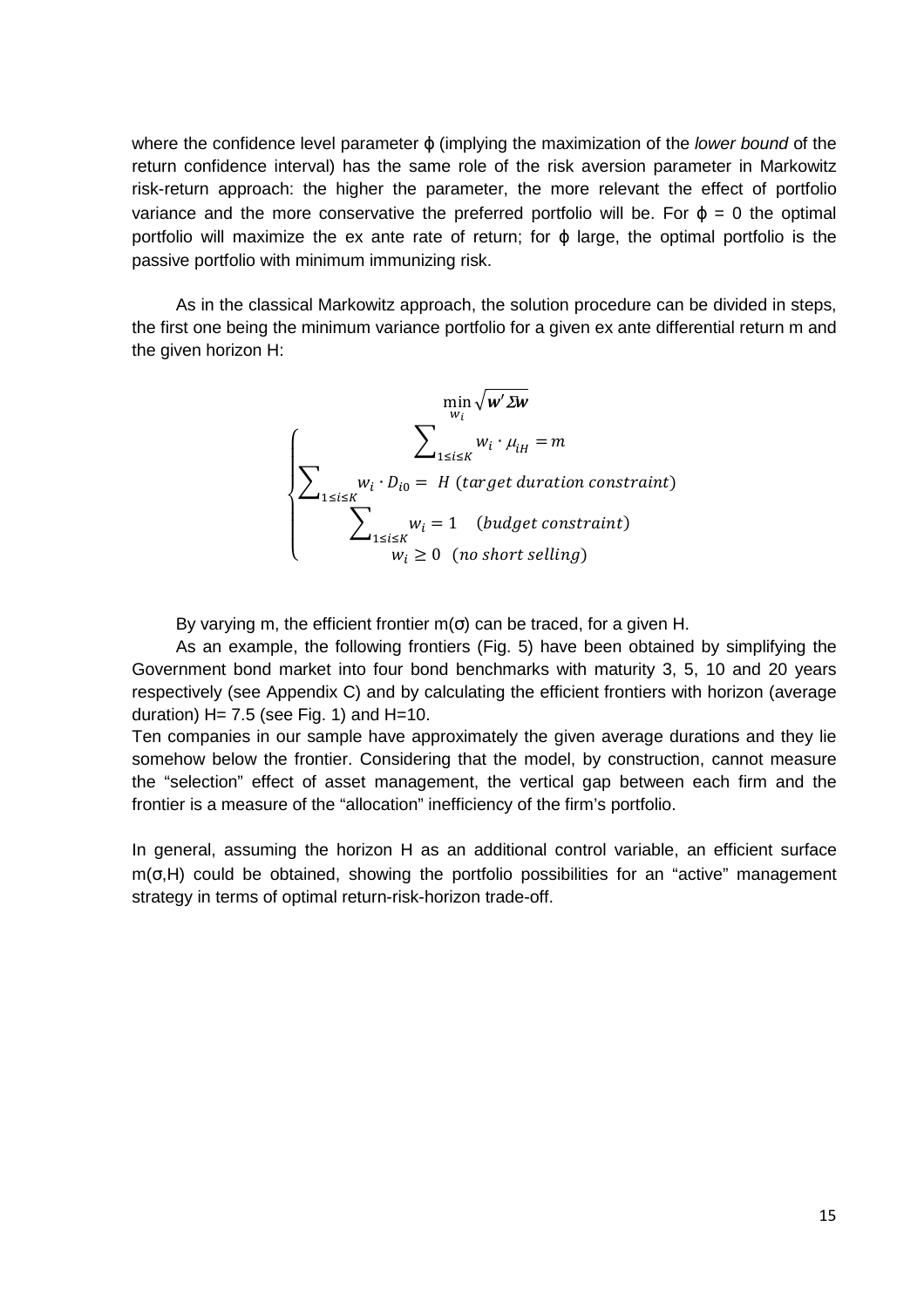

**FIG. 5 Efficient frontiers for immunized portfolios at different horizons** 

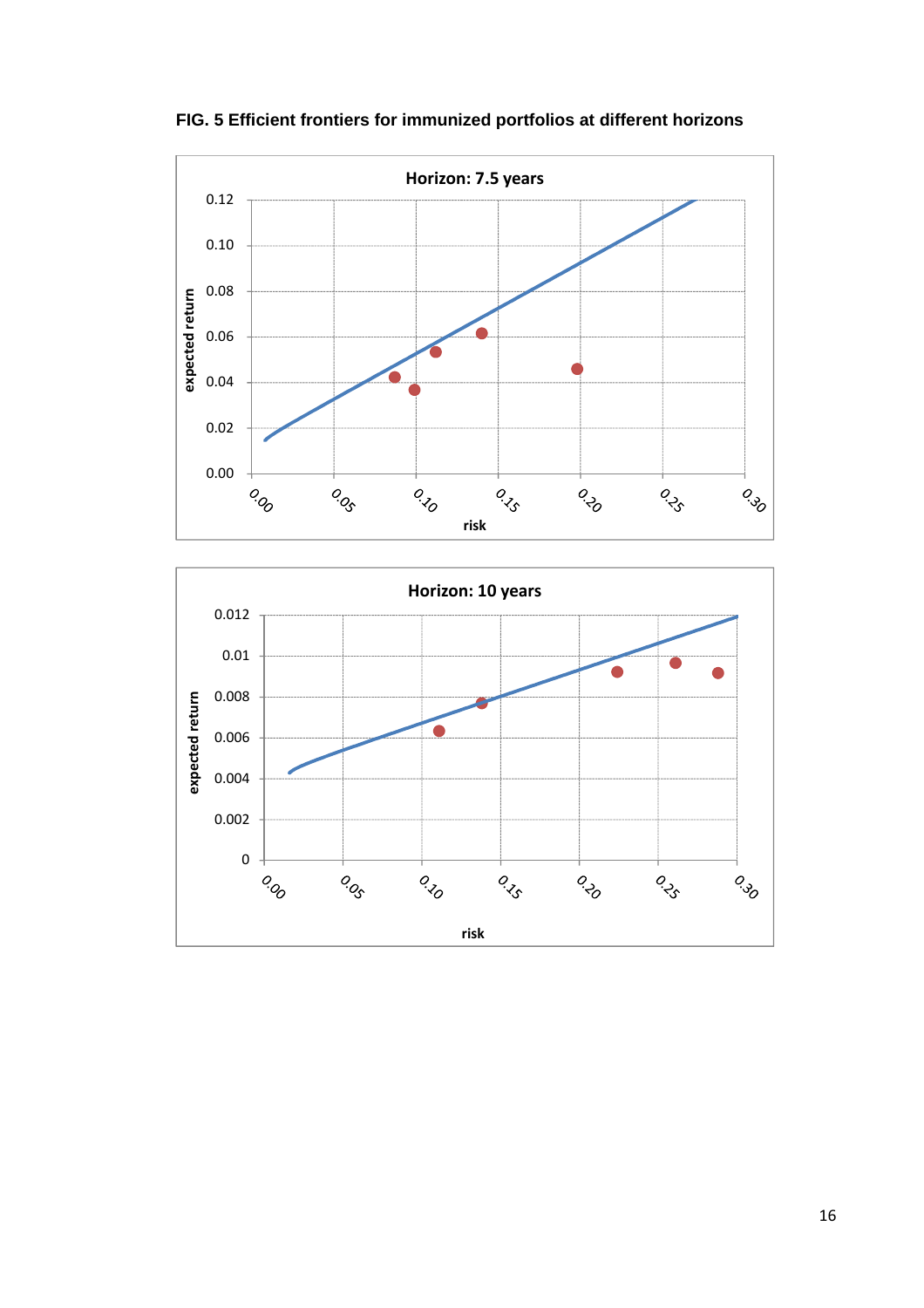#### **5 Conclusions and further developments**

Following the seminal work by Fong and Vasicek (1983, 1984), it is possible to actively manage the "immunization risk" of a duration-matching portfolio, i.e. a portfolio which, notwithstanding the equality of asset and liability durations (zero-duration gap or immunized portfolio), it has a risky expected return, being exposed to the effects of arbitrary shifts of the term structure of interest rates.

This risk is proportional to a measure  $(M^2)$  of the dispersion of the cash flow dates around the duration average so that, in this risk-return framework, you can build a generalized optimal management of the company bond portfolio essentially in the same way as asset managers choose the optimal portfolio along Markowitz's efficient frontier.

The empirical application of the model shows that it can disclose how distant the actual portfolio is from the efficient frontier, helping to select, along the frontier, the optimal bond portfolio corresponding to the firm's risk appetite.

Extensions of the analysis are manifold. Theoretically, one can attempt to consider the multiple-liability framework in order to be more consistent in the modeling of the life insurance business. Moreover, the shocks to the forward rates can be assumed to have an explicit stochastic dynamics, to be exploited in the calculation of moments. An the same time, the empirical implementation could take into account the complete set of bonds available in the financial market, in order to have more refined measures of risks, returns and the frontier.

The calculation of a three-dimensional frontier (risk, return and horizon) could be easily implemented through this more refined modelling and it could be proved useful in generalizing the traditional profit testing activity for new insurance products.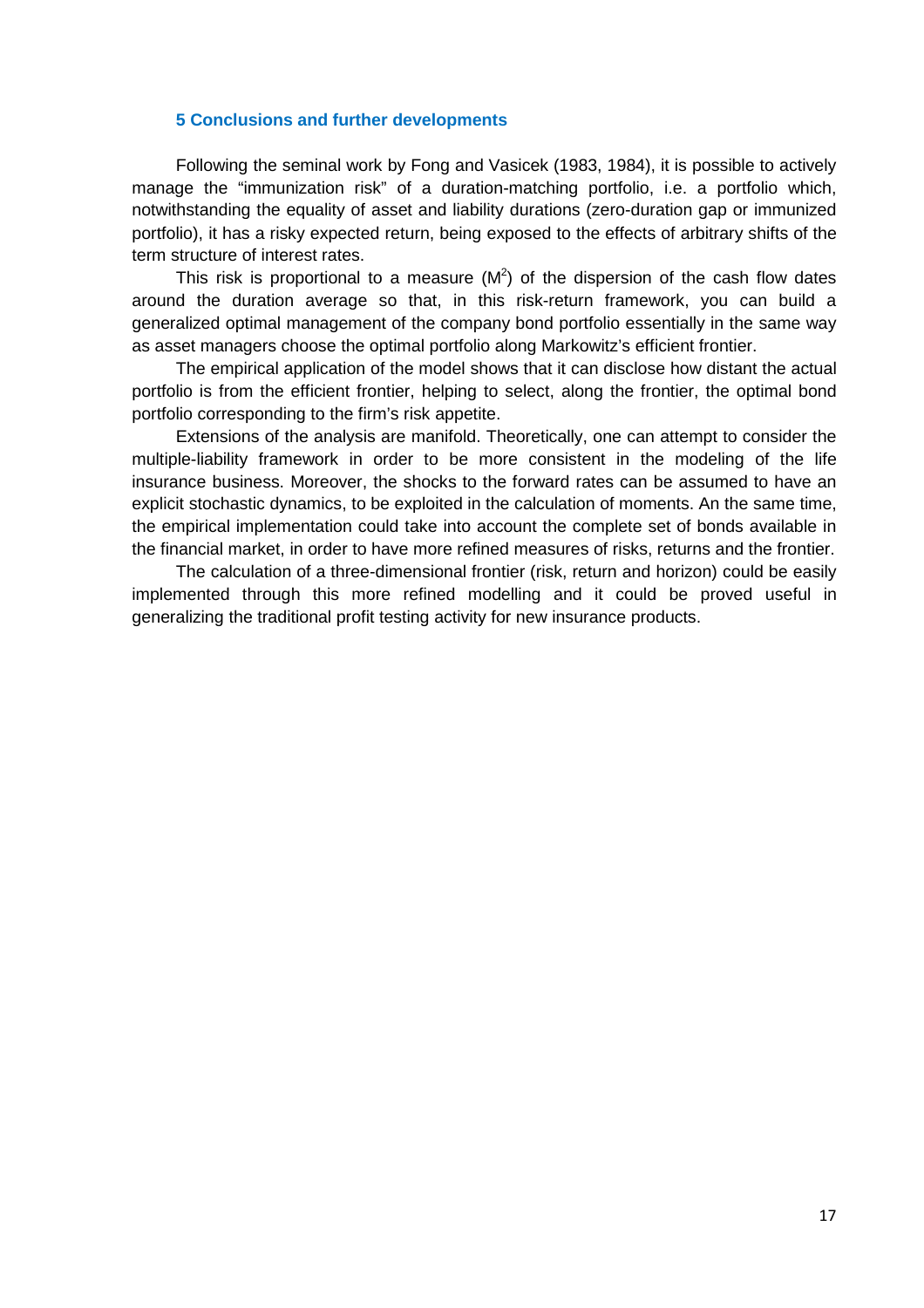#### **Appendix A – The classical theory of immunization**

Let  $A_j$  for j=1,...,m be the cash flows of a bond portfolio available at time  $s_j$ , j=1,...,m,  $0 < s<sub>1</sub> < ... < s<sub>m</sub>$ . Let P(0,s) be the initial (time 0) discount function for maturity s.

The current value of the assets is:

$$
A(0) = \sum_{j=1}^{m} A_j P(0, s_j)
$$

where

$$
P(0,s) = \exp\left(-\int_{0}^{s} r_{FW}(0,\tau)d\tau\right) = \exp(-sR(0,s))
$$

 $r_{FW}(0, \tau)$  initial instantaneous forward rate:

$$
r_{FW}(0, \tau) \equiv -\frac{\partial \ln P(0, \tau)}{\partial \tau}
$$

and  $R(0,s)$  is the initial spot rate for maturity s:

$$
R(0,s) = \frac{1}{s} \int\limits_0^s r_{FW}(0,\tau)d\tau
$$

Let  $\overline{L}$  be the value of a single liability at the target time H, such that<sup>14</sup>:

$$
A(0) = L(0) = \overline{L} \exp\left(-\int_{0}^{H} r_{FW}(0, \tau) d\tau\right)
$$
 (budget constraint)

Note that  $\overline{L} = A_0(H)$  is the forward, time H value of the portfolio calculated at time 0:

$$
\overline{L} \equiv A_0(H) = A(0) \exp\left(\int_0^H r_{FW}(0,\tau)d\tau\right) = \sum_{j=1}^m A_j \exp\left(\int_{s_j}^H r_{FW}(0,\tau)d\tau\right)
$$

If forward interest rates do not change, the value of the bond portfolio at the target date is A(H)=  $\overline{L}$  . If, instead, interest rates do change we could have  $A(H) \gtrless \overline{L}$  . In fact:

 $14$  This multiple asset – single liability case is equivalent to the case of an asset only bond portfolio with target horizon H and target value  $\overline{L} = A(0) \exp(\int$ H  $\mathbf{0}$  $L = A(0) \exp(\int r_{FW}(0, \tau) d\tau).$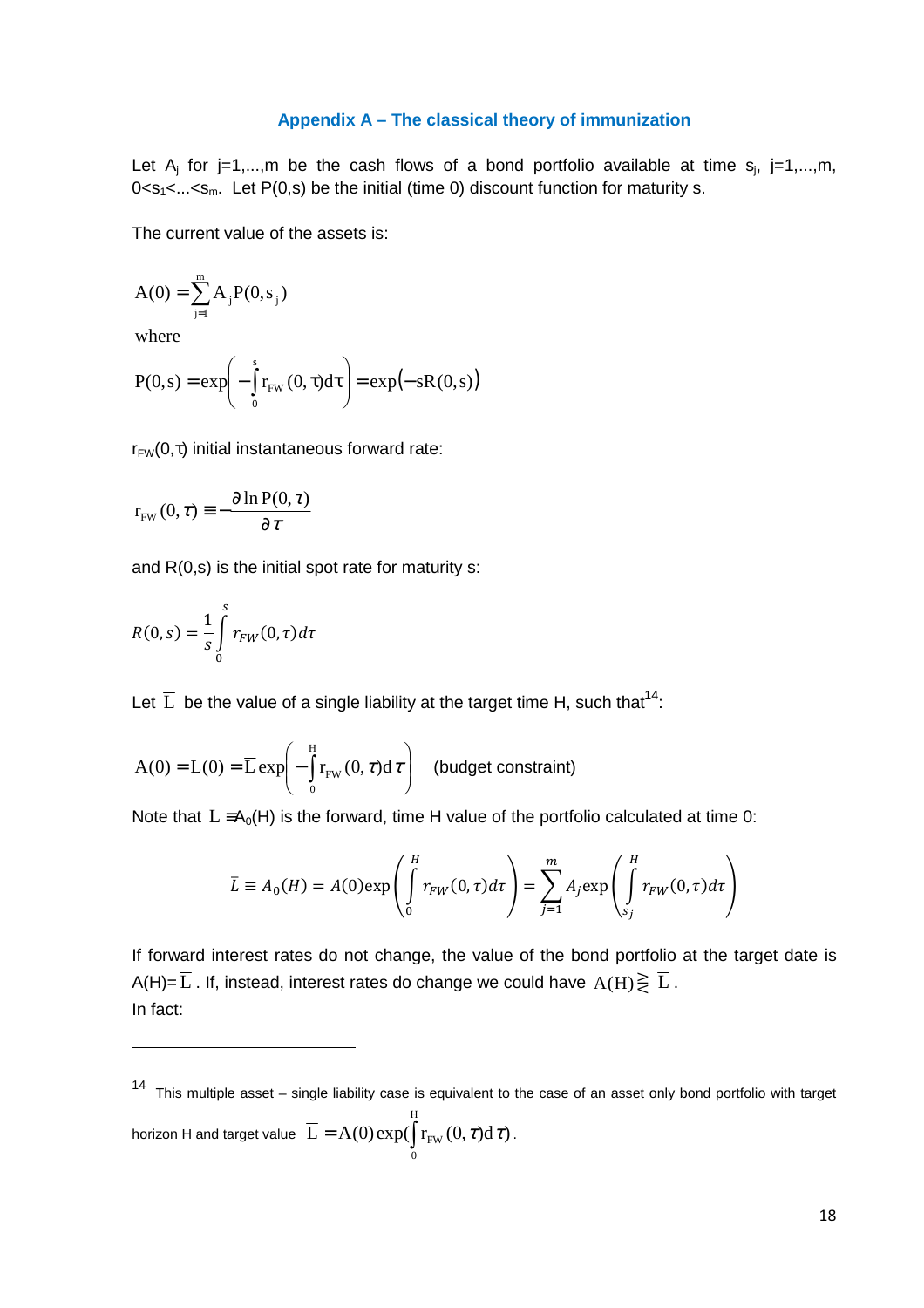$$
A(H) = \sum_{j=1}^{m} A_j P(H, s_j) = \sum_{j=1}^{m} A_j \exp\left(\int_{s_j}^{H} r_{FW}(H, \tau) d\tau\right) = A_H(H)
$$

The balance sheet is said to be **immunized against interest rate movements** if A(H)≥ $\overline{L}$ and it would be interesting to find the conditions (if any) under which a given balance sheet has this property.

Clearly, the immunizing conditions depend on the assets and liabilities as well as the type of movements assumed for the interest rates.

#### **Theorem 1 (constant shift)**

If the term structure of interest rates undergoes an additive and small constant shift from  $r_{FW}(0, \tau)$  to  $r_{FW}(0^+, \tau)$ =  $r_{FW}(0, \tau)$ + $\Delta_0$  then the balance sheet with liability  $\overline{L}$  at time H (or the portfolio at the target horizon H) is immunized if the duration D(A) of the portfolio is equal to H.

**Proof.** From the current budget constraint:

$$
\sum_{j=1}^{m} A_j \exp \left(-\int_{0}^{s_j} r_{FW}(0, \tau) d\tau\right) = \overline{L} \exp \left(-\int_{0}^{H} r_{FW}(0, \tau) d\tau\right)
$$

or equivalently

$$
\sum_{j=1}^{m} A_j \exp \left( \int_{s_j}^{H} r_{FW}(0, \tau) d\tau \right) \equiv \sum_{j=1}^{m} a_j = \overline{L}
$$

Let

$$
G(r_{FW} + \Delta_0) \equiv \sum_{j=1}^{m} A_j \exp\left(\int_{s_j}^{H} (r_{FW}(0, \tau) + \Delta_0) d\tau\right) - \overline{L} \equiv \Delta A_0(H)
$$

We have:

$$
\frac{\partial G}{\partial \Delta_0} = \sum_{j=1}^m A_j (H - s_j) \exp \left( \int_{s_j}^H (r_{FW}(0, \tau) + \Delta_0) d\tau \right)
$$

$$
\frac{\partial^2 G}{\partial \Delta_0^2} = \sum_{j=1}^m A_j (H - s_j)^2 \exp \left( \int_{s_j}^H (r_{FW}(0, \tau) + \Delta_0) d\tau \right) > 0
$$

so that G(r<sub>FW</sub>+∆<sub>0</sub>)=0 for  $\Delta_0=0$  and G(r<sub>FW</sub>+ $\Delta_0$ )≥0 for every  $\Delta_0$  in a neighbourhood of 0, if  $\Delta_0=0$  is a (local) minimum i.e. if:

$$
\frac{\partial G}{\partial \Delta_0}_{|\Delta=0} = \sum_{j=1}^{m} A_j (H - s_j) \exp \left( \int_{s_j}^{H} r_{FW}(0, \tau) d\tau \right) = 0
$$

19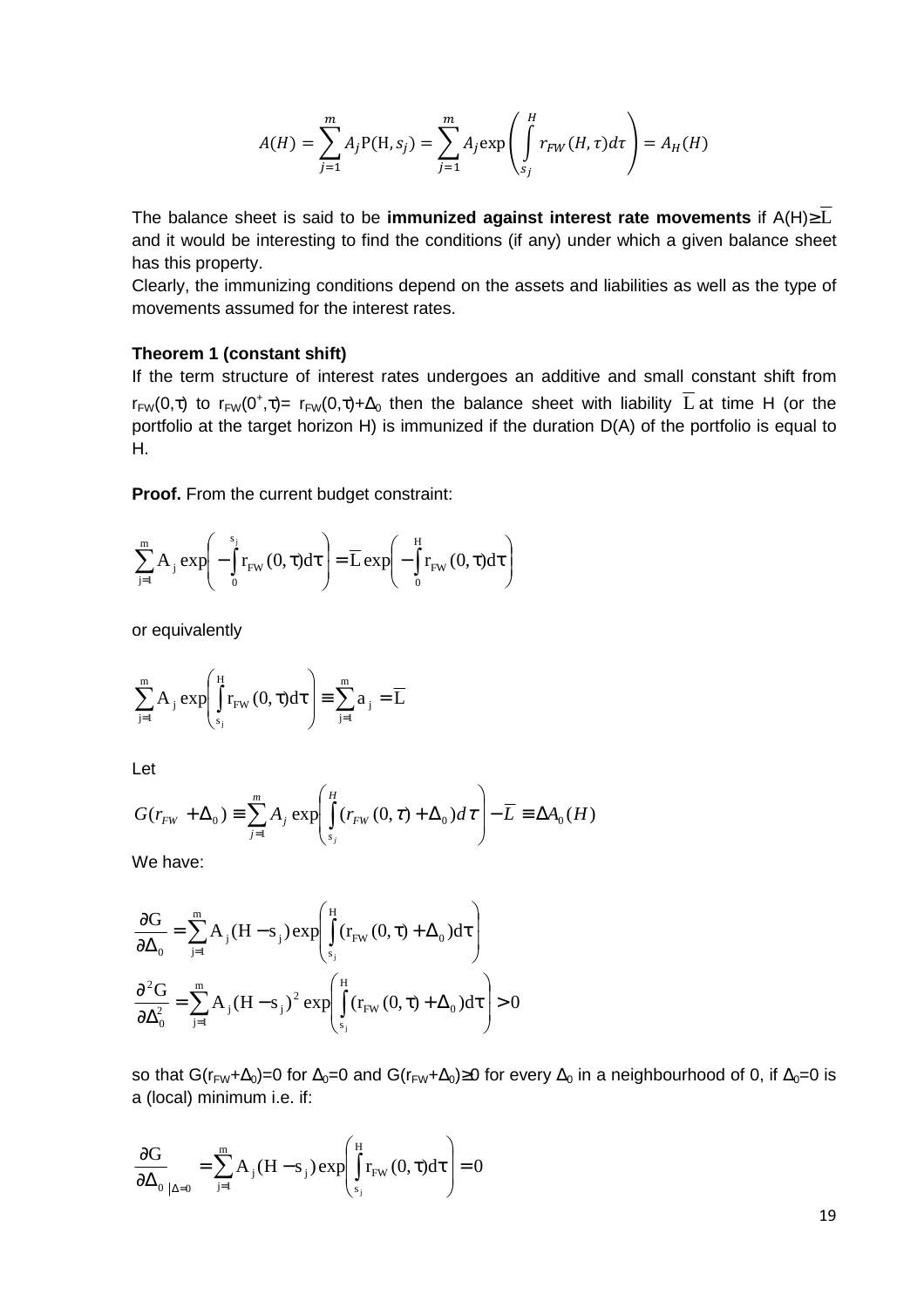$$
\frac{\sum_{j=1}^{m} A_{j} s_{j} \exp\left(\int_{s_{j}}^{H} r_{FW}(0, \tau) d\tau\right)}{\sum_{j=1}^{m} A_{j} \exp\left(\int_{s_{j}}^{H} r_{FW}(0, \tau) d\tau\right)} \equiv \frac{\sum_{j=1}^{m} a_{j} s_{j}}{\sum_{j=1}^{m} a_{j}} = H
$$

Multiplying and dividing by  $P(0,H)$  we have the duration condition<sup>15</sup>:

$$
D(A) = \frac{\sum_{j=1}^{m} A_{j} s_{j} \exp \left(-\int_{0}^{s_{j}} r_{FW}(0, \tau) d\tau\right)}{\sum_{j=1}^{m} A_{j} \exp \left(-\int_{0}^{s_{j}} r_{FW}(0, \tau) d\tau\right)} = H
$$

This result is known as Fisher and Weil (1971) theorem.

In simple words, the duration condition guarantees that, after the assumed constant shift, the gain (loss) obtained through the reinvestment effect of short term cash flows is not smaller (not greater) than the loss (gain) obtained via the price effect of the long term asset component of the portfolio.

The special case of a flat term structure applied to the balance sheet of the life business of an insurance company (with multiple liability cash flows) had already been obtained by Redington (1952), who introduced also the term immunization "to signify the investment of the assets in such a way that the existing business is immune to a general change in the rate of interest" (ivi, p. 289).

Samuelson (1945) provided a similar proof with application to the US banking system.

The Redington's "mean term" and the Samuelson's "average time period" can be acknowledged as the Macaulay (1938) duration $^{16}$ .

Note that the duration condition must be maintained over time, so that immunization is in fact a dynamic process.

In terms of rate of returns,  $(0)$  $(H)$  $(0)$  $(1 + \overline{R}_0)^H = \frac{L}{L(0)} = \frac{R_0}{A}$  $A_0$  (*H L*  $(\overline{R}_0)^H \equiv \frac{L}{L(\Omega)} \equiv \frac{A_0(H)}{A(\Omega)}$  so that  $\overline{R}_0$  is the ex-ante target return

evaluated at time 0, also obtained ex-post in case of stable interest rates. Taking logs and differentiating:

$$
\Delta \bar{R}_0 \simeq \frac{1}{H} \frac{\Delta A_0(H)}{A_0(H)}
$$

or

 $15$  Note that the second order (convexity) condition is always satisfied in the single liability case.

<sup>&</sup>lt;sup>16</sup> The duration measure was independently obtained by Hicks (1939) with the name of "average period". Earlier developments could be seen in Lidstone (1893).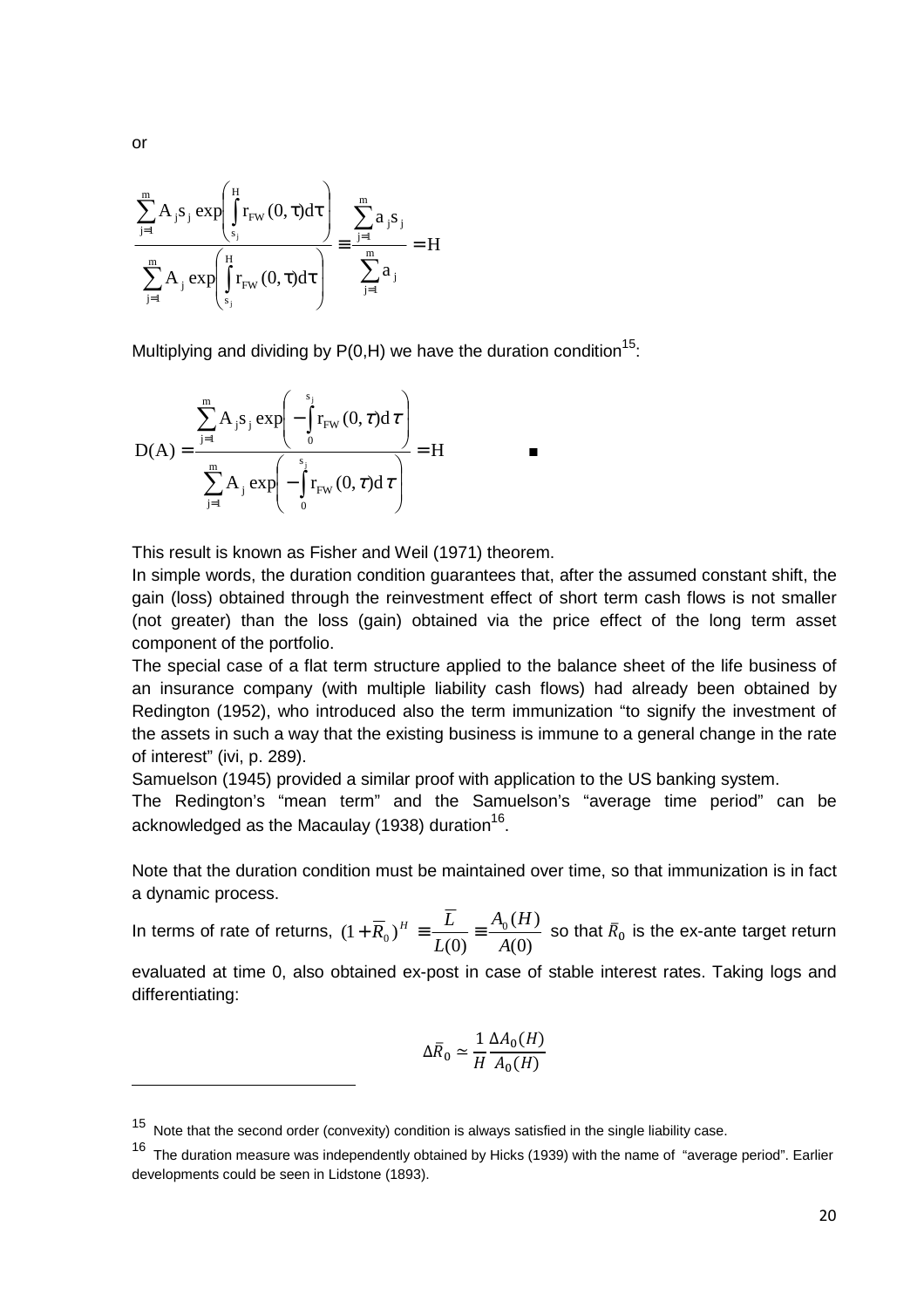and, under the Fisher-Weil hypotheses,  $\Delta \bar{R}_0$ ≥0 for any small, additive shift of the term structure.

Fisher-Weil theorem has been generalized in terms of non-constant shift (Fong and Vasicek, 1984, Shiu, 1987, 1990, Montrucchio and Peccati, 1991).

#### **Theorem 2 (non constant shift)**

If the term structure of interest rates undergoes an additive and non constant shift from  $r_{FW}(0, \tau)$  to  $r_{FW}(0^+, \tau)$ =  $r_{FW}(0, \tau)$ + $\Delta_0(\tau)$  then the balance sheet with liability  $\overline{L}$  at time H (or the portfolio at the target horizon H) is immunized if the duration D(A) of the portfolio is equal to H (duration matching condition) and  $\Delta_0^2(\tau) \geq \Delta_0'(\tau)$  for every  $\tau$  ("convexity condition").

**Proof.** Define:

$$
f(s) \equiv \exp\left(\int_{s}^{H} \Delta_0(\tau) d\tau\right)
$$

so that:

$$
f(H)=1
$$
,  $f'(s) = -f(s)\Delta_0(s)$ ,  $f''(s)=f(s)[\Delta_0^2(s)-\Delta_0'(s)] \ge 0$  (by the "convexity condition")

Then the change in value is:

$$
\Delta A_0(H) \equiv G(r_{FW} + \Delta_0) - G(r_{FW}) = G(r_{FW} + \Delta_0) = \sum_{j=1}^{m} a_j (f(s_j) - 1)
$$

and by Taylor (exact) formula:

$$
f(s_j) = f(H) + (s_j - H)f'(H) + \frac{1}{2}(s_j - H)^2 f''(\xi_j)
$$

so that, substituting:

$$
G(r_{FW} + \Delta_0) = -\sum_{j=1}^{m} a_j (s_j - H) \Delta_0(H) + \frac{1}{2} \sum_{j=1}^{m} a_j (s_j - H)^2 f(\xi_j) \Big[ \Delta_0^2(\xi_j) - \Delta_0'(\xi_j) \Big]
$$
  
= 
$$
\frac{1}{2} \sum_{j=1}^{m} a_j (s_j - D)^2 f(\xi_j) \Big[ \Delta_0^2(\xi_j) - \Delta_0'(\xi_j) \Big] \ge 0
$$
 (A.1)

where the second equality comes from the duration matching hypothesis D=H and the inequality from the "convexity condition". ■

In general, if the term structure shift is not convex, the change in the forward value will be negative.

As an alternative proof (Montrucchio and Peccati, 1991), define  $g \equiv f - 1$ , so that if f is convex, g is convex. Then: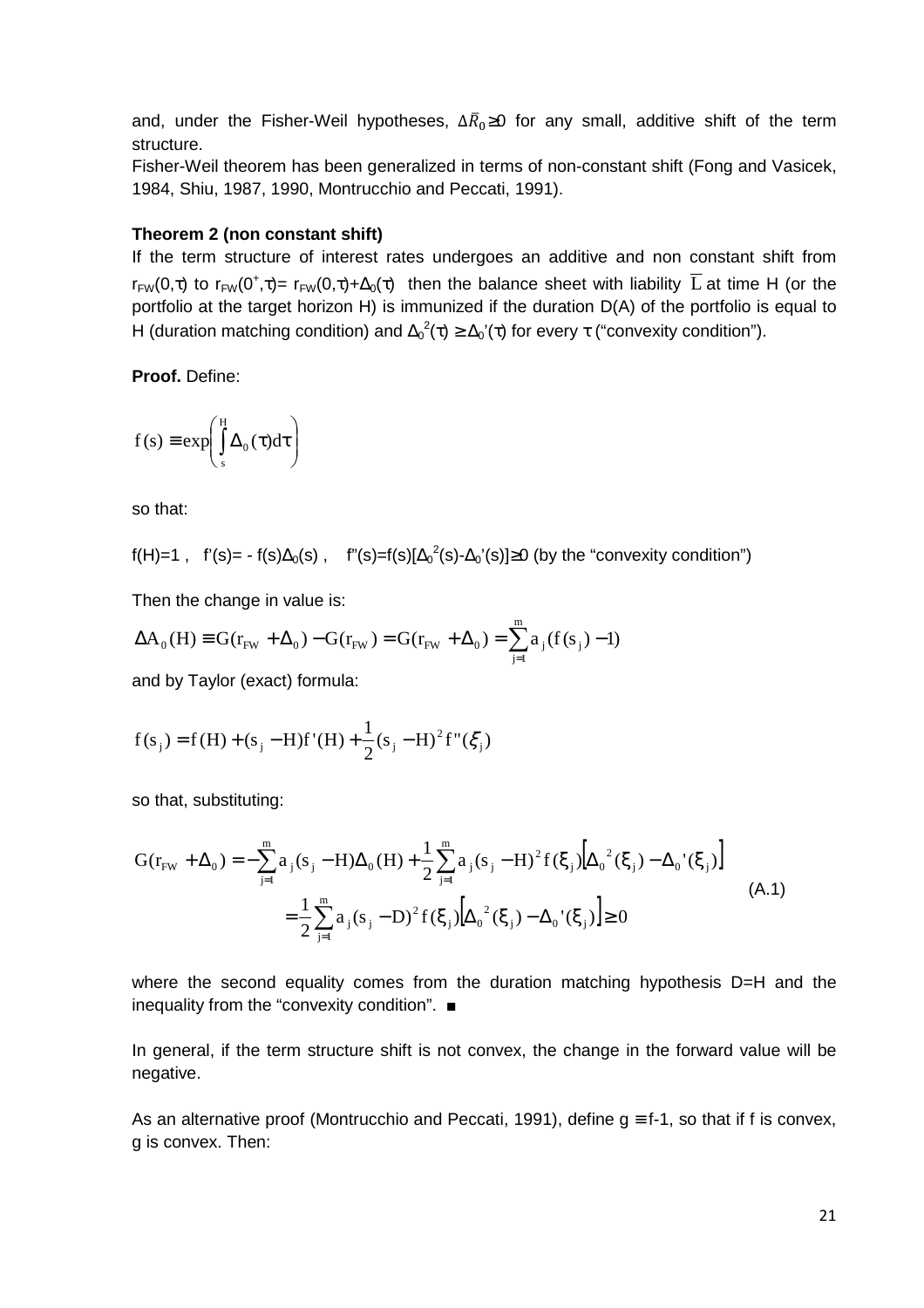$$
\frac{G(r_{FW} + \Delta_0)}{\overline{L}} = E(g(\widetilde{X}))
$$

where  $\tilde{\text{X}}$  is the random variable taking value  $\text{s}_\text{j}$  with probability L  $\frac{a_j}{\pm}$ . By Jensen inequality:

$$
\frac{G(r_{FW} + \Delta_0)}{\overline{L}} = E(g(\widetilde{X})) \ge g(E(\widetilde{X})) = g(H) = 0 \quad \blacksquare
$$

Note that the  $\Delta_0(\tau)$  is the term structure of the change in the forward rates r<sub>FW</sub>(0, $\tau$ ) so that  $\Delta_0'(\tau)$  is the slope of this change and the convexity conditions is satisfied if  $\Delta_0(\tau)$  is monotone decreasing (smaller changes the longer the maturity). More complex cases are given in Appendix B.

An approximation is obtained using the Taylor formula around H:

$$
f(s_j) \approx f(H) + (s_j - H)f'(H) + \frac{1}{2}(s_j - H)^2 f''(H)
$$
  
= 1 - (s\_j - H)\Delta\_0(H) + \frac{1}{2}(s\_j - H)^2 [\Delta\_0^2(H) - \Delta'\_0(H)]

so that, for H=D:

$$
\frac{\Delta A_0(H)}{A_0(H)} \equiv \frac{G(r_{\text{FW}} + \Delta_0)}{\overline{L}} \approx \frac{1}{2\overline{L}} \sum_{j=1}^m a_j (s_j - D)^2 \Big[ \Delta_0^2(D) - \Delta_0^{\dagger}(D) \Big] \equiv \frac{1}{2} M_0^2(D) \Big[ \Delta_0^2(D) - \Delta_0^{\dagger}(D) \Big]
$$

where  $\mathsf{M_0}^2(\mathsf{D})$  is a variability measure of portfolio cash-flow times measured at time 0:

$$
M_0^2(D) = \frac{\sum_{j=1}^{m} a_j (s_j - D)^2}{\sum_{j=1}^{m} a_j} = \frac{\sum_{j=1}^{m} A_j (s_j - D)^2 \exp \left(-\int_0^{s_j} r_{FW}(0, \tau) d\tau\right)}{\sum_{j=1}^{m} A_j \exp \left(-\int_0^{s_j} r_{FW}(0, \tau) d\tau\right)}
$$

Note that  $M^2$  is a proper variance of times, given that D is the time average (duration). This implies  $M^2 = C-D^2$  where C is the asset convexity (average of times squared).

The total effect is the sum of a "shift in level" component or convexity effect, always positive,  $\Delta^2$ , and a "slope of shift" component  $\Delta'$ , or risk effect, of ambiguous sign. Under the traditional approach of a constant, parallel shift of the term structure (∆=const, ∆'=0) the total effect is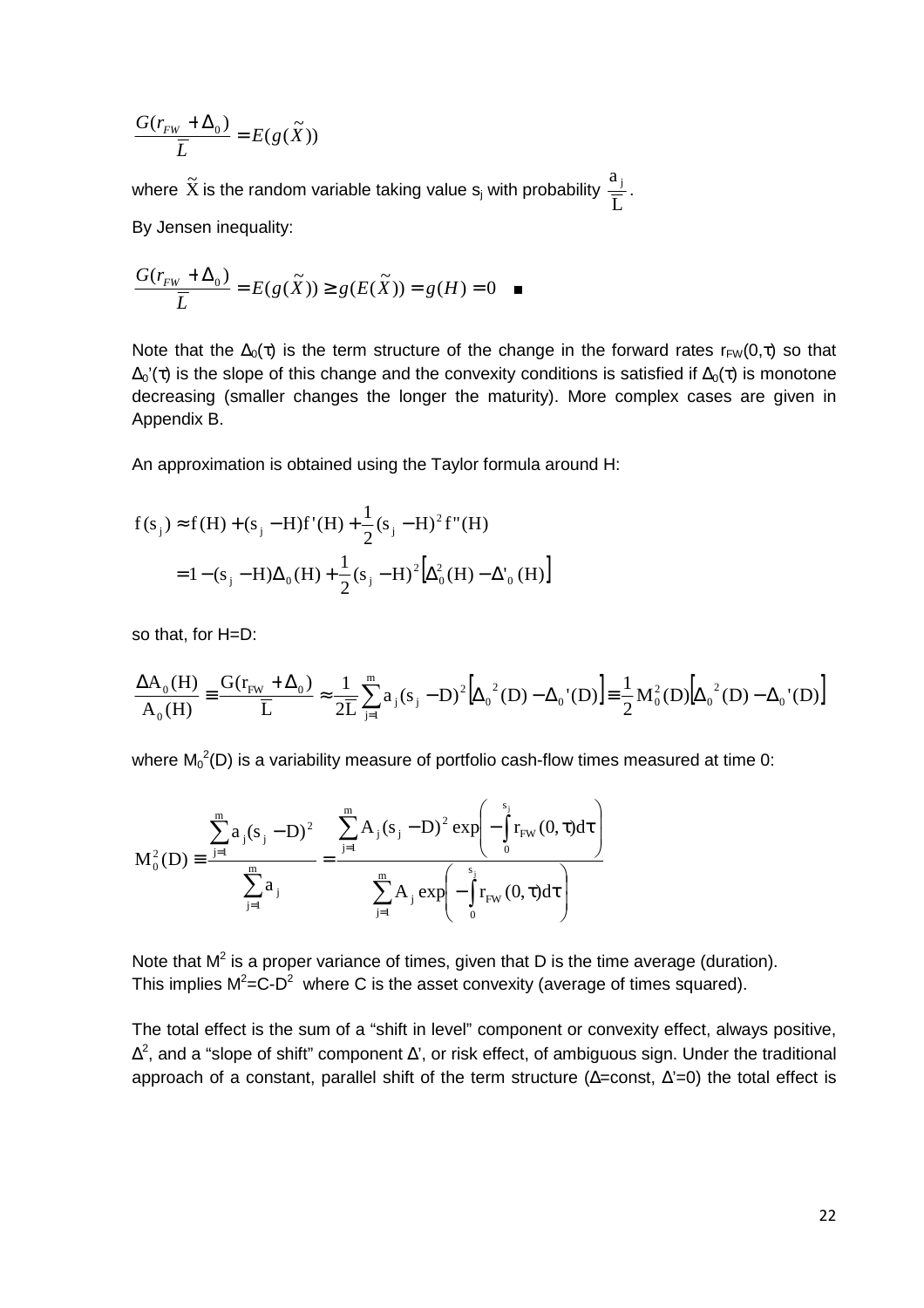due to convexity only and it is always positive, so that the burbell portfolio would gain an extra-return<sup>17</sup>.

A lower bound for the change in value was obtained by Fong and Vasicek (1984)

### **Theorem 3 (lower bound for non costant shift)**

If the term structure of interest rates undergoes an additive and non constant shift from  $r_{FW}(0,\tau)$  to  $r_{FW}(0^+,\tau)$  =  $r_{FW}(0,\tau)+\Delta_0(\tau)$  and if the duration D(A) of the portfolio is equal to the maturity H of the liability  $\overline{L}$  (duration matching condition), then a lower bound for the change in value of the portfolio is:

$$
\frac{\Delta A_0(H)}{A_0(H)} \equiv \frac{G(r_{\text{FW}} + \Delta_0)}{\overline{L}} \ge -\frac{1}{2} K_0 M_0^2(D)
$$

where K<sub>0</sub> is the maximum of  $\Delta_0'(\tau)$  and  $M_0^2(D)$  was defined above.

**Proof.** From the first order approximation for  $f(s)=e^{x(s)} \geq 1+x(s)$  we have:

$$
G(r_{FW} + \Delta_0) = \sum_{j=1}^{m} a_j (f(s_j) - 1) \ge \sum_{j=1}^{m} a_j \int_{s_j}^{H} \Delta_0(\tau) d\tau
$$

By the integral formula:

 $\overline{a}$ 

$$
\Delta_0(H) - \Delta_0(\tau) = \int_{\tau}^{H} \Delta_0'(u) du
$$

so that, integrating and using the Fubini theorem to change the order of integration:

$$
\int_{s_j}^{H} \Delta_0(\tau) d\tau = (H - s_j) \Delta_0(H) - \int_{s_j}^{H} \int_{\tau}^{H} \Delta_0'(u) du d\tau = (H - s_j) \Delta_0(H) - \int_{s_j}^{H} \Delta_0'(u) \int_{s_j}^{u} d\tau du
$$
  
=  $(H - s_j) \Delta_0(H) - \int_{s_j}^{H} \Delta_0'(u) (u - s_j) du$ 

If 
$$
K_0 = \max_{u} {\{\Delta_0'(u)\}}
$$
  
\n
$$
\int_{s_j}^{H} \Delta_0(\tau) d\tau \ge (H - s_j) \Delta_0(H) - K_0 \int_{s_j}^{H} (u - s_j) du = (H - s_j) \Delta_0(H) - \frac{1}{2} K_0(H - s_j)^2
$$

so that, using the duration matching condition D=H:

$$
G(r_{FW} + \Delta_0) \ge -\frac{1}{2} K_0 \sum_{j=1}^{m} a_j (D - s_j)^2 = -\frac{1}{2} K_0 M_0^2(D) \overline{L}
$$

For this proof, Shiu (1987) uses the exact Taylor formula:

<sup>17</sup> Clearly, interest rate dynamics implying constant shifts are not arbitrage-free.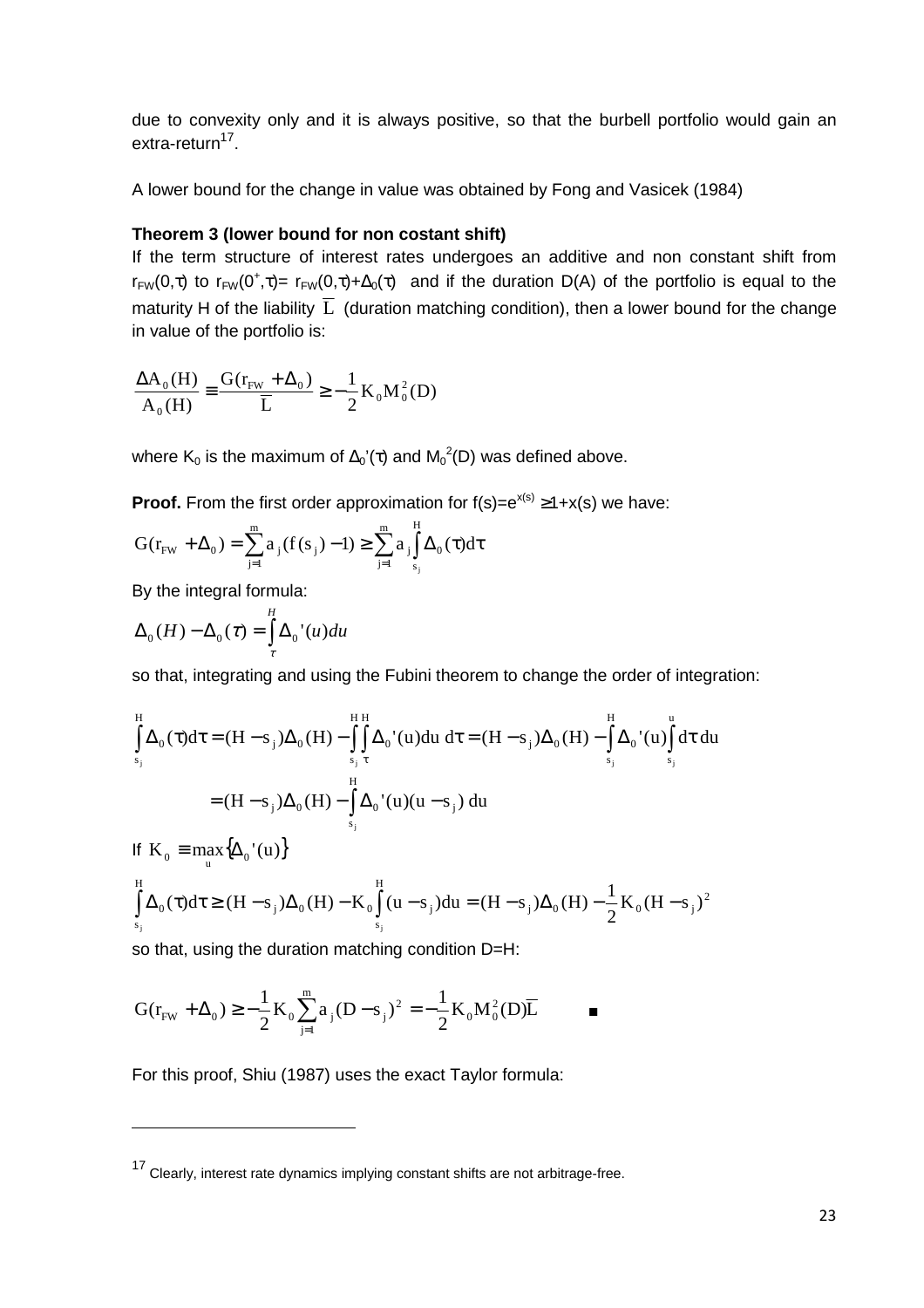$$
v(s_j) = \int_{s_j}^{H} \Delta_0(\tau) d\tau = v(H) + (s_j - H)v'(H) + \frac{1}{2}(s_j - H)^2 v''(\xi_{s_j})
$$
  

$$
v'(s_j) = -\Delta_0(s_j)
$$
  

$$
v''(s_j) = -\Delta_0'(s_j)
$$

Nawalkha and Chambers (1997) use higher order approximations for f(s) obtaining:

$$
G(r_{\!\scriptscriptstyle FW} + \Delta_{_0}) \cong -\overline{L} \! \sum_{\scriptscriptstyle q=1}^Q \frac{1}{q!} M^{\scriptscriptstyle q}_0(D) X_{_q}(D)
$$

where

$$
M_0^q(D) \equiv \frac{\displaystyle \sum_{j=1}^m a_j (s_j-D)^q}{\displaystyle \sum_{j=1}^m a_j} = \frac{\displaystyle \sum_{j=1}^m A_j (s_j-D)^q \exp\!\!\left( -\int\limits_0^{s_j} \! r_{\!FW}\left(0,\tau\right)\!d\tau \right)}{\displaystyle \sum_{j=1}^m A_j \exp\!\!\left( -\int\limits_0^{s_j} \! r_{\!FW}\left(0,\tau\right)\!d\tau \right)}
$$

and  $X_q(\tau)$  is a polynomial function of the first q-1 derivatives of  $\Delta_0(\tau)$ .

The extension to multiple liabilities was firstly considered in the Redington seminal paper.

He expressed financial immunization by introducing (sufficient) conditions for a fixed income portfolio backing insurance commitments (spread across many maturities) to be immunized (i.e., protected) against parallel and small variations of a flat term structure.

He proved that assets remain above liabilities in value if, subject to the initial balance constraint, the duration (time average) of asset cash flows equals the duration of liabilities and the convexity (time dispersion) of asset cash flows is greater than that of liability cash flows.

As duration is the first derivative with respect to the interest rate, convexity represent the second derivative.

This multiple liability immunization has been generalized by Shiu (1988).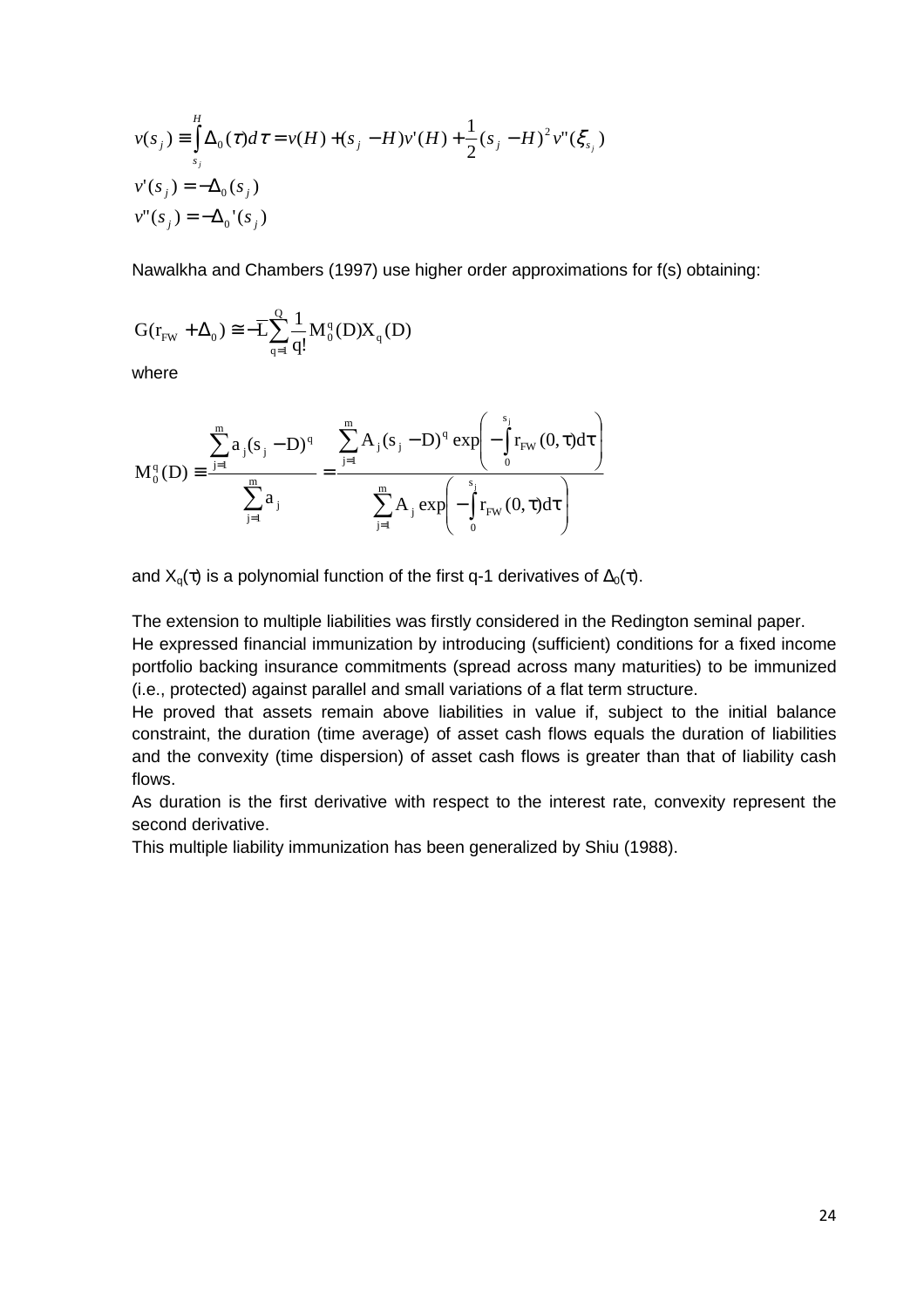#### **Appendix B – The shift function**

The Fong-Vasicek (1984) sufficient condition for immunization is a constraint on the shift function  $\Delta_t(\tau) = r_{FW}(t+dt,\tau) - r_{FW}(t,\tau)$ :

 $\Delta_t^2(\tau)$  -  $\Delta_t'(\tau) = c \geq 0 \quad \forall \tau$ 

Note that the term "convexity condition" stems from the fact that under this condition the function:

$$
f(s) \equiv \exp\left(\int_{s}^{H} \Delta_{t}(\tau) d\tau\right)
$$

is convex (f''(s)  $\geq$  0).

Omitting the subscript, we can check that  $\Delta(\tau)$  = const (uniform additive positive or negative shift) satisfies the convexity condition.

The same holds for any shift for which  $\Delta'(\tau)$  is negative (decreasing term structure of shifts): for example  $\Delta(\tau) = \exp(-a\tau)$  for a=√c ≥0.

In general, the convexity condition is an ordinary, non linear differential equation of the Riccati type.

Using the substitution  $\Delta$  = -u'/u we obtain:

$$
u''(\tau) - c(\tau)u(\tau) = 0
$$

The special case  $c(\tau) = \tau$  is well known because one solution is the Airy function (Abramowitz and Stegun (eds.), 1964, ch. 10, p.446):

$$
u(\tau) = \frac{\sqrt{\tau}}{3} \left[ I_{-\frac{1}{3}} \left( \frac{2}{3} \tau^{3/2} \right) - I_{\frac{1}{3}} \left( \frac{2}{3} \tau^{3/2} \right) \right]
$$

where  $I_\nu(x)$  is the modified Bessel function of order v (Abramowitz and Stegun (eds.) 1964, ch. 9 p. 375).

The integral representation is:

$$
u(\tau) = \frac{1}{\pi} \int_{0}^{\infty} \cos\left(\frac{x^3}{3} + x\tau\right) dx
$$

so that:

$$
\Delta(\tau) = \frac{\int_0^\infty \sin\left(\frac{x^3}{3} + x\tau\right) x \, dx}{\int_0^\infty \cos\left(\frac{x^3}{3} + x\tau\right) dx}
$$

In the stochastic case, the shift function is the stochastic change in the forward rate dr<sub>FW</sub>(t,τ). In the Vasicek term structure model it is given by  $e^{-k\tau}dr(t)$ , i.e. the change in the short term rate smoothed by a negative exponential.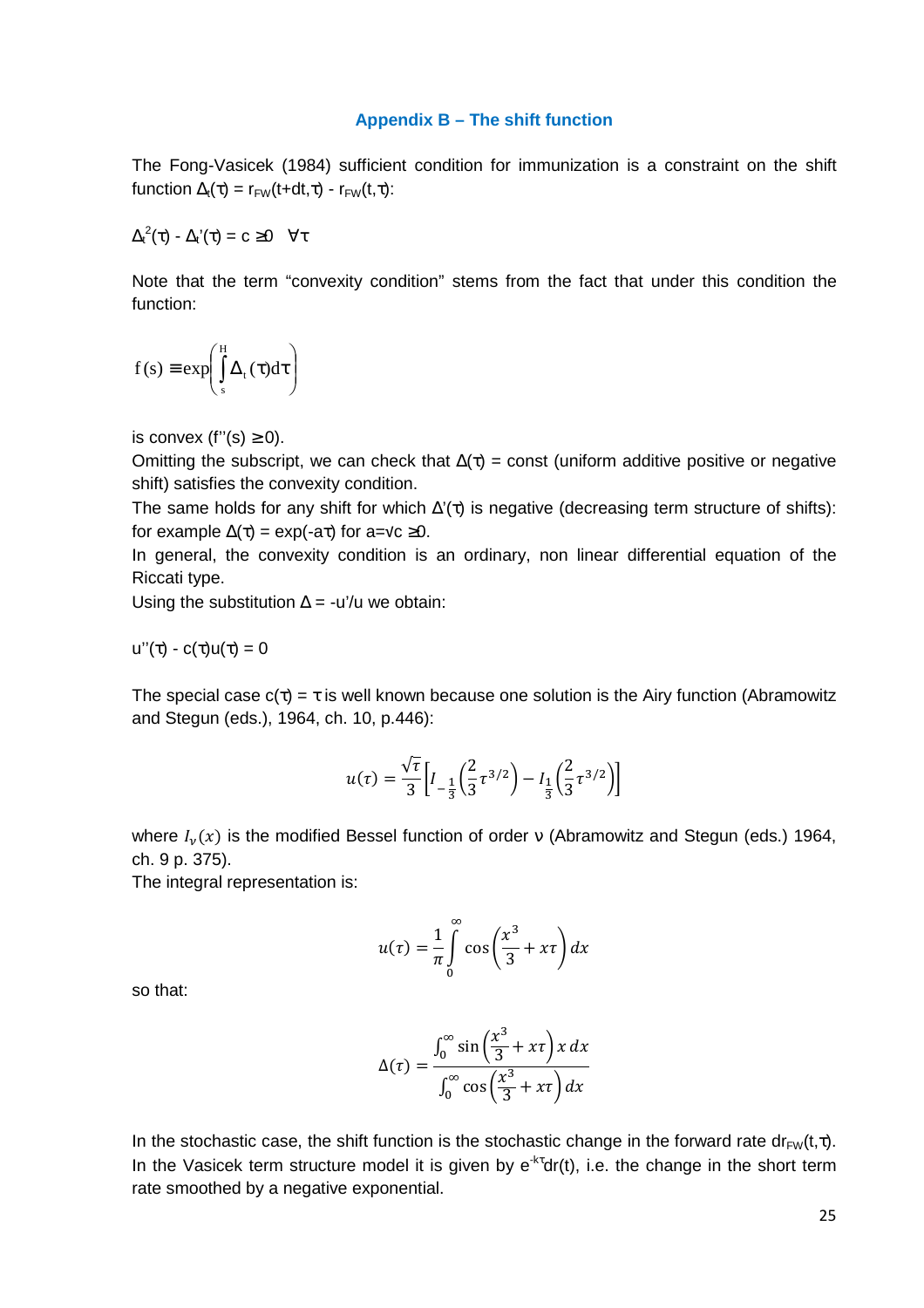Using the shift function implied by the EIPOA Stress Test (see Fig. 2) we obtain the convexity condition displayed in Fig. A1.



**FIG. A1 EIOPA shift function** ∆**(**τ**) and convexity condition**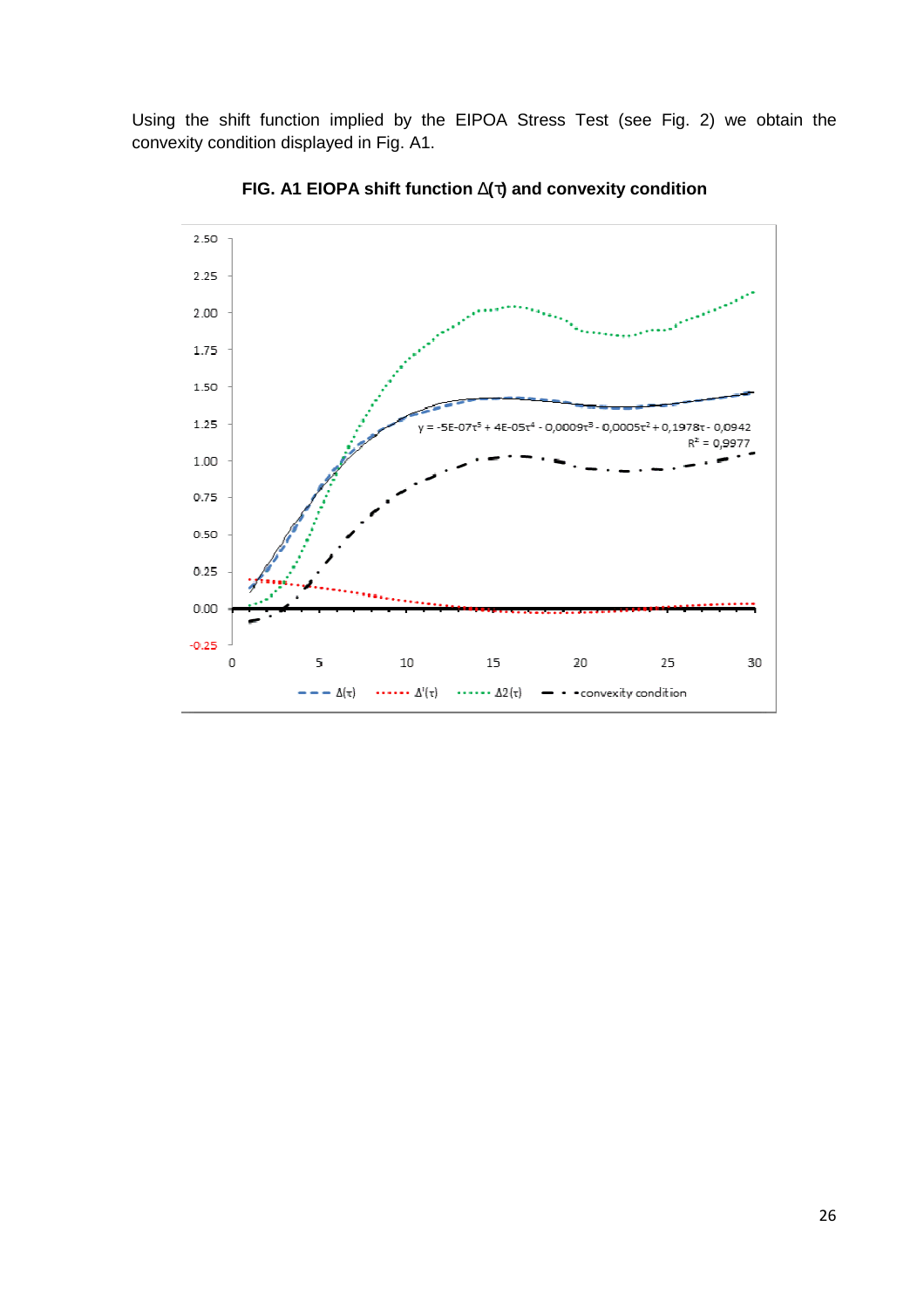#### **Appendix C – The stochastic approach to immunization**

Under the no-arbitrage approach of financial markets, the case of "flat shifts" and the immunization property A(H)  $\geq \overline{L}$  imply a riskless arbitrage and are therefore not compatible with equilibrium (Boyle, 1978, Ingersoll, Skelton and Weil, 1978).

In continuous time, under stochastic term structure models, the immunization condition means that the value of assets in the next instant must be equal to the value of liabilities, so that, in differential terms:  $dA(t) = dL(t)$  and immunization is guaranteed if the value of assets and liabilities have the same sensitivity to the state variables (Albrecht, 1985). This has suggested the definition of a generalized or stochastic duration concept (Cox, Ingersoll and Ross, 1979).

As an example of this stochastic approach to the asset-liability problem, let us consider the case of the extended-Vasicek, no arbitrage term structure model (Hull and White, 1990):

$$
dr(s) = [\hat{a}(s) - kr(s)]ds + \sigma d\hat{z}(s)
$$

where the time-dependent drift  $\hat{a}(s)$  is obtained in order to guarantee a perfect fit of the theoretical term structure with the current yield curve:

$$
\hat{a}(s) = kr_{FW}(t,s) + \frac{\partial r_{FW}(t,s)}{\partial s} + \frac{\sigma^2}{2k}(1 - e^{-2k(s-t)})
$$

The solution for r(s) is:

$$
r(s) = r_{FW}(t, s) + \frac{\sigma^2}{2} G^2(t, s) + \sigma \int_{t}^{s} e^{-k(s-u)} d\hat{Z}(u)
$$

$$
G(t, s) = \frac{1 - e^{-k(s-t)}}{k}
$$

and the relative difference between ex post and ex ante portfolio value is: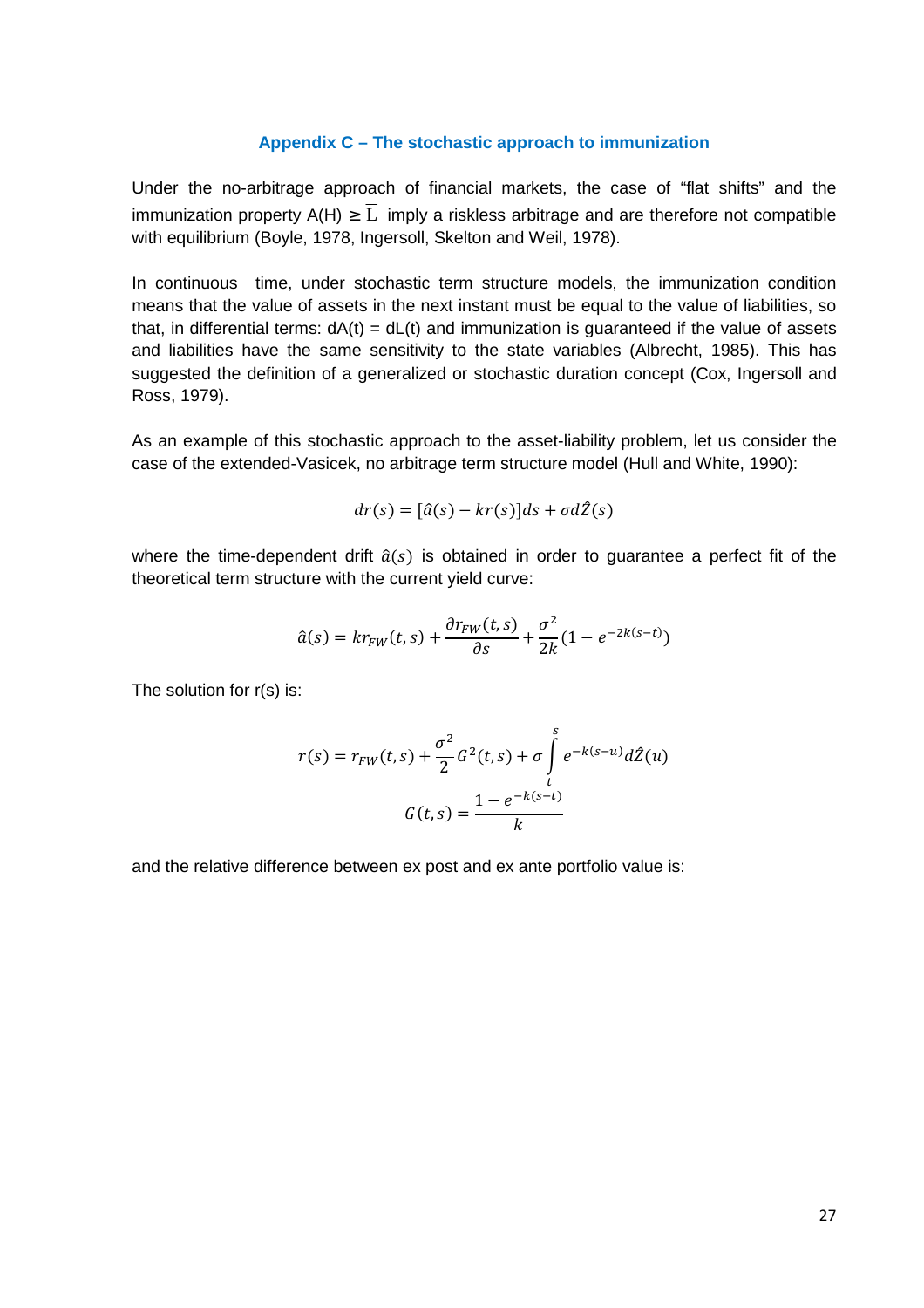$$
\frac{A(H) - A_0(H)}{A_0(H)} = \frac{\sum_{j=1}^{m} A_j \exp\left(\int_{s_j}^{H} r(u) du\right) - \sum_{j=1}^{m} A_j \exp\left(\int_{s_j}^{H} r_{FW}(0, \tau) d\tau\right)}{\sum_{j=1}^{m} A_j \exp\left(\int_{s_j}^{H} r_{FW}(0, \tau) d\tau\right)}
$$
\n
$$
= \frac{\sum_{j=1}^{m} A_j \exp\left(\int_{s_j}^{H} r_{FW}(0, \tau) d\tau\right) \exp\left(\int_{s_j}^{H} r(u) du - \int_{s_j}^{H} r_{FW}(0, \tau) d\tau\right) - 1}{\sum_{j=1}^{m} A_j \exp\left(\int_{s_j}^{H} r_{FW}(0, \tau) d\tau\right)}
$$
\n
$$
\approx \frac{\sum_{j=1}^{m} a_j \left[\int_{s_j}^{H} (r(u) - r_{FW}(0, u)) du\right]}{\sum_{j=1}^{m} a_j} = \sum_{j=1}^{m} b_j X_{0j}
$$

The variable  $X_{tj}$  has an explicit form in this case:

$$
X_{tj} = \int_{s_j}^{H} (r(u) - r_{FW}(t, u)) du = \frac{\sigma^2}{2k^2} \int_{s_j}^{H} (1 - e^{-k(u-t)})^2 du + \sigma \int_{s_j}^{H} \int_{t}^{u} e^{-k(u-v)} d\hat{Z}(v) du
$$

with mean:

$$
E(X_{tj}) = \frac{\sigma^2}{2k^2} \int_{s_j}^{H} \left(1 - e^{-k(u-t)}\right)^2 du
$$
  
=  $\frac{\sigma^2}{k^3} \left[ \frac{k}{2} \left(H - s_j\right) + e^{-k(H-t)} - e^{-k(s_j-t)} - \frac{e^{-2k(H-t)}}{4} + \frac{e^{-2k(s_j-t)}}{4} \right]$ 

and covariance

$$
Cov(X_{ti}, X_{tj}) = \sigma^2 E \left[ \int_{S_i}^H \int_{t}^u e^{-k(u-v)} d\hat{Z}(v) du \int_{S_j}^H \int_{t}^s e^{-k(s-v)} d\hat{Z}(v) ds \right]
$$
  
=  $\sigma^2 \int_{S_i}^H \int_{S_j}^H \int_{t}^{\min(u,s)} e^{-k(u-v) - k(s-v)} dv ds du$ 

so that a risk-return approach can be analytically developed.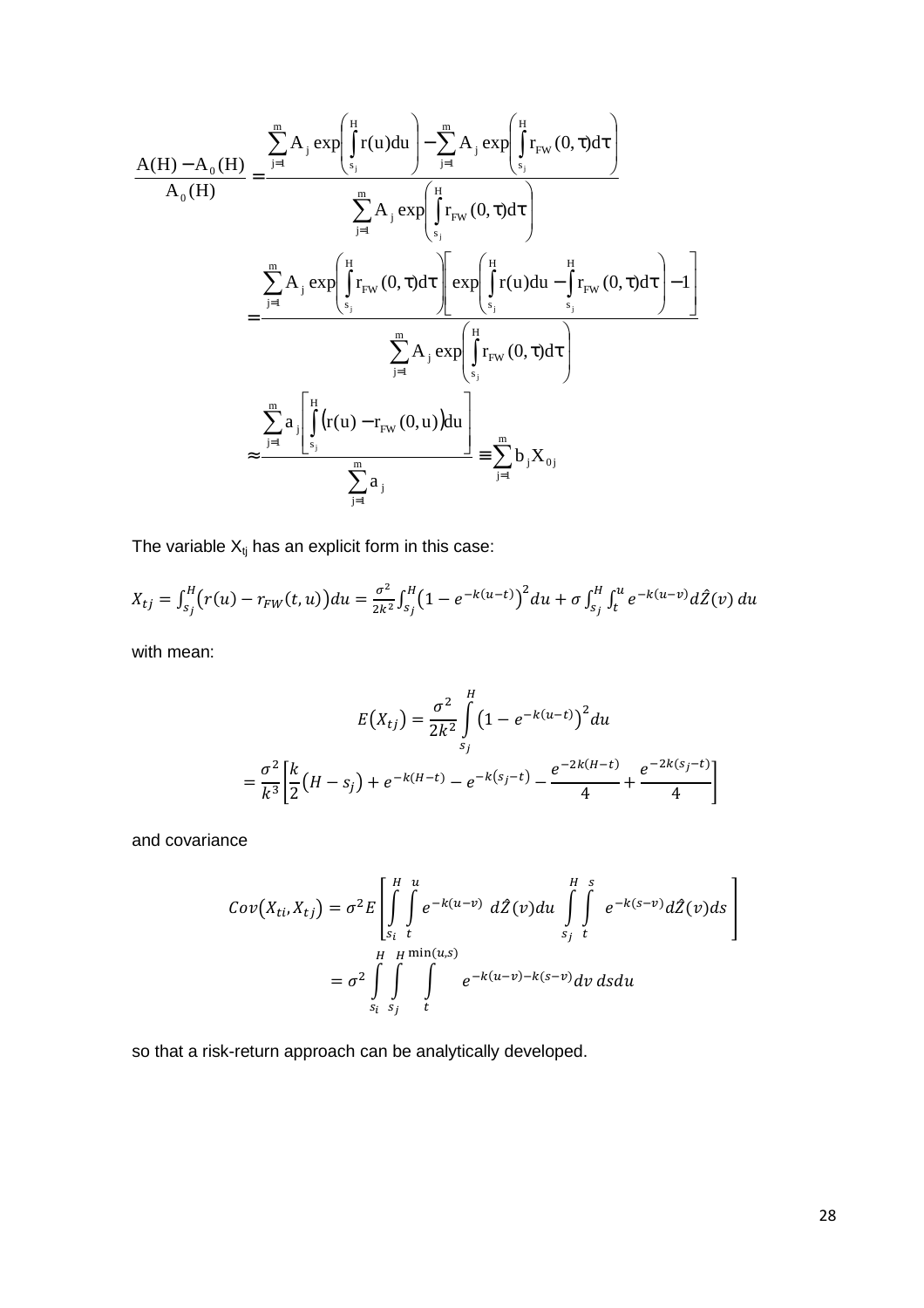#### **Appendix D – Some financial computations**

In this Appendix we give some technical details of the computations involving financial variables.

#### **▪ The computation of term structure changes**

In the empirical application we use daily data and we calculate, from the 1 year-forward rates,  $r_{FW}(t, \tau, \tau+1)$  for  $\tau=1,\ldots,25$  the daily changes:

 $\Delta_t(\tau) \equiv r_{FW}(t+1, \tau, \tau+1) - r_{FW}(t, \tau, \tau+1)$  $\Delta_{t}(\tau) \equiv \Delta_{t}(\tau+1) - \Delta_{t}(\tau)$  $\Delta S_t(\tau) \equiv \frac{1}{2} \left[ \Delta_t^2(\tau) - \Delta_t'(\tau) \right]$ 

#### **▪ The analytic, closed form computation of the portfolio cash-flow dispersion**

It is possible to compute in closed-form, i.e. via an analytic formula, the cash-flow dispersion of a securities portfolio. Portfolio cash-flow dispersion turns out to be a quadratic function of portfolio duration, of its yield-to-maturity and its convexity  $18$ .

$$
M^{2}(D) = C^{Mod} \cdot (1+y)^{2} - D \cdot (D+1),
$$

 $M^2(D)$  variance of the asset cash-flow maturities around their *duration*;  $y =$  portfolio *yieldto-maturity*,  $D =$  portfolio *duration* (average time-to-maturity),  $C^{Mod} =$  portfolio modified convexity.

The variance with respect to Horizon H is obtained as:

$$
M^2(H) = M^2(D) + (D - H)^2
$$

#### **▪ Yield, duration and convexity aggregation at portfolio level**

#### • The computation of the portfolio aggregate yield-to-maturity

Traditionally one computes the average portfolio yield, weighted by the amount invested (w.r.t. either book-value or market value). This estimate represents an approximation to the yield-to-maturity as seen from the valuation date. A better alternative seems to consist of computing an estimate that takes into account the different time distance of cash-flows from the valuation date: one weights each yield by the "dollar duration" of its security. One obtains the so called WADD yield (Weighted Average Dollar Duration Yield, see Grondin (1998)). The Dollar Duration is the product of *duration* and price of a security.

#### • The computation of average portfolio Duration and Convexity

 $\overline{a}$ 

The (modified) duration was downloaded from Bloomberg, for each security in the data set (at the date 31/12/2014). Portfolio duration is the average (weighted by market value amounts) of the durations of single securities.

 $18$  See for example, Smith (2010), p. 1670, formula (9) or de La Grandville (2001), p. 163, formula (19). With continuous compounding, the formula simplifies into  $M^2 = C-D^2$ .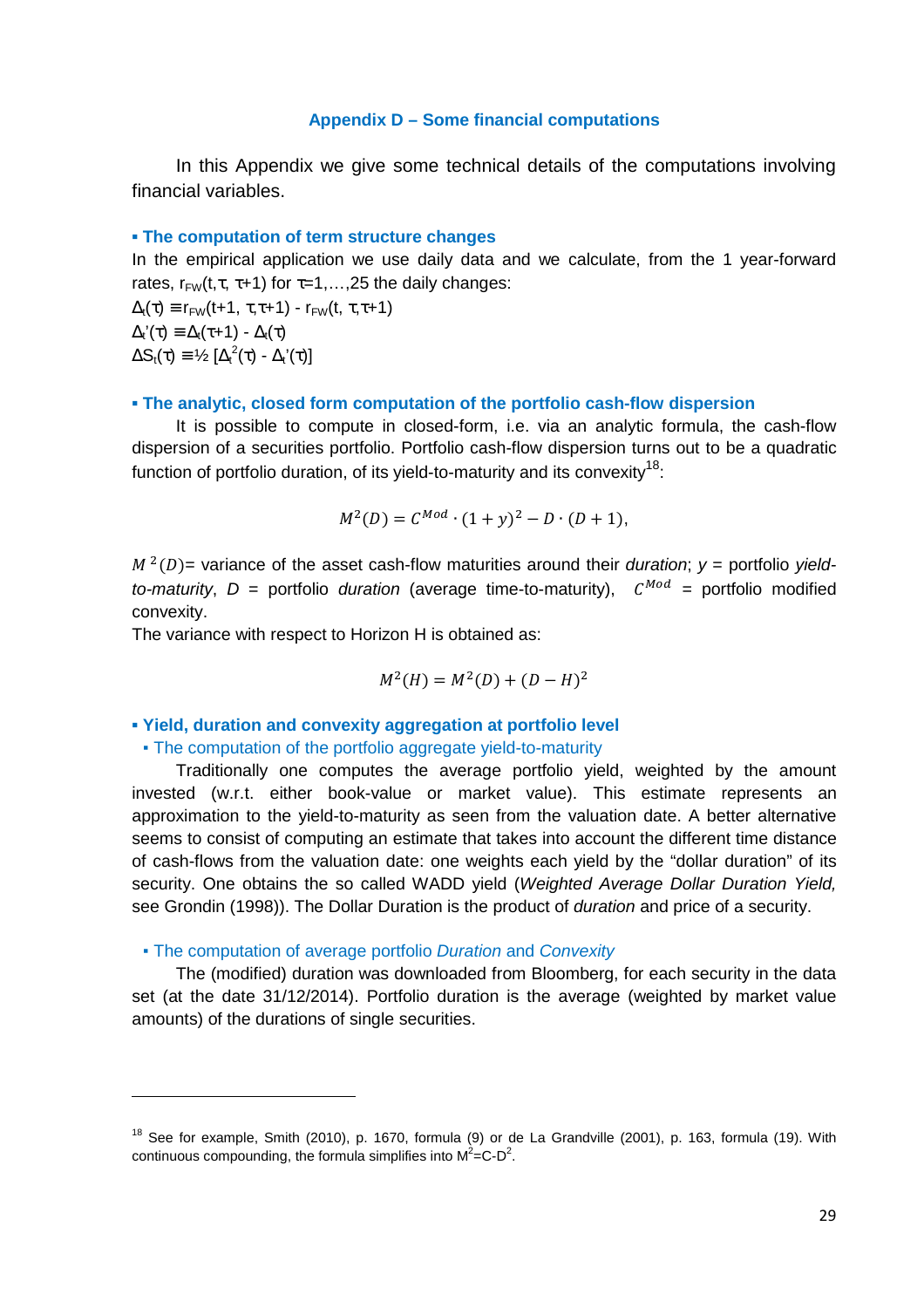Convexity was also downloaded from Bloomberg, for each security (at the date 31/12/2014). Bloomberg approximated the second derivative (of price w.r.t. yield) as the "central difference" by varying yield-to-maturity by  $+/- 1$  basis point, that is<sup>19</sup>:

$$
C^{Mod} \cong \frac{1}{p} \cdot \frac{\frac{p^+ - p}{\Delta y} - \frac{p - p^-}{\Delta y}}{\Delta y} = \frac{1}{p} \cdot \frac{p^+ - 2 \cdot p + p^-}{\frac{(\Delta y)^2}{\Delta y = 0.01\%}} = 10.000 \cdot \frac{p^+ - 2 \cdot p + p^-}{p}.
$$

Convexity is a "quadratic" measure and hence it can be linearly aggregated (by summation): by weighting with the amounts (at market value) one obtains portfolio convexity.

#### **.** The bond benchmarks for maturity classes

The four bond classes used in the empirical application are represented by the following benchmark bonds:

| Bond index | <b>Bond ISIN</b> | Time-to-<br>maturity<br>(years) | <b>Duration</b><br>(years) | Convexity | <b>M-squared</b> |
|------------|------------------|---------------------------------|----------------------------|-----------|------------------|
|            | IT0004867070     | 2.84                            | 2.72                       | 10.31     | 0.21             |
|            | IT0003644769     | 5.09                            | 4.58                       | 27.08     | 1.54             |
| 10         | IT0004513641     | 10.17                           | 8.27                       | 86.32     | 9.59             |
| 20         | IT0003535157     | 19.60                           | 13.46                      | 241.60    | 46.84            |

#### ▪ M-squared for a portfolio of bonds

Let  $B_1 = B_1 + B_2$  a portfolio of 2 bonds with cash flows  $c_{11}$ ,  $c_{12}$  and  $c_{21}$ ,  $c_{22}$  respectively at times  $t_{11}$ ,  $t_{12}$  and  $t_{21}$ ,  $t_{22}$  respectively.

Using a flat term structure:

 $B_1 = c_{11}exp(-rt_{11})+c_{12}exp(-rt_{12})$ 

 $B_2=C_{21}exp(-rt_{21})+C_{22}exp(-rt_{22})$ 

 $D_1=t_{11}$   $C_{11}$ exp(-rt<sub>11</sub>)/B<sub>1</sub> +t<sub>12</sub>  $C_{12}$ exp(-rt<sub>12</sub>)/B<sub>1</sub>  $D_2=t_{21}$  c<sub>21</sub>exp(-rt<sub>21</sub>)/B<sub>2</sub> +t<sub>22</sub> c<sub>22</sub>exp(-rt<sub>22</sub>)/B<sub>2</sub>  $D_T = t_{11} c_{11} exp(-rt_{11})/B_1 B_1/B_T + t_{12} c_{12} exp(-rt_{12})/B_1 B_1/B_T$ + t<sub>21</sub> c<sub>21</sub>exp(-rt<sub>21</sub>)/B<sub>2</sub> B<sub>2</sub>/B<sub>T</sub> +t<sub>22</sub> c<sub>22</sub>exp(-rt<sub>22</sub>)/B<sub>2</sub> B<sub>2</sub>/B<sub>T</sub>  $= D_1B_1/B_T + D_2B_2/B_T$ 

$$
M^{2}_{1} = (t_{11} - D_{1})^{2} c_{11} exp(-rt_{11})/B_{1} + (t_{12} - D_{1})^{2} c_{12} exp(-rt_{12})/B_{1}
$$
  
\n
$$
M^{2}_{2} = (t_{21} - D_{2})^{2} c_{21} exp(-rt_{21})/B_{2} + (t_{22} - D_{2})^{2} c_{22} exp(-rt_{22})/B_{2}
$$
  
\n
$$
M^{2}_{T} = (t_{11} - D_{T})^{2} c_{11} exp(-rt_{11})/B_{1} B_{1}/B_{T} + (t_{12} - D_{T})^{2} c_{12} exp(-rt_{12})/B_{1} B_{1}/B_{T} + (t_{21} - D_{T})^{2} c_{21} exp(-rt_{21})/B_{2} B_{2}/B_{T} + (t_{22} - D_{T})^{2} c_{22} exp(-rt_{22})/B_{2} B_{2}/B_{T}
$$
  
\n
$$
= [M^{2}_{1} + (D_{1} - D_{T})^{2} B_{1}/B_{T} + [M^{2}_{2} + (D_{2} - D_{T})^{2} B_{2}/B_{T}]
$$

<sup>&</sup>lt;sup>19</sup> Bloomberg data include in the price P accrued interest (full price = clean price + accrued interest) and assume a variation of +/- 1 basis point w.r.t. the yield implicit in the price P.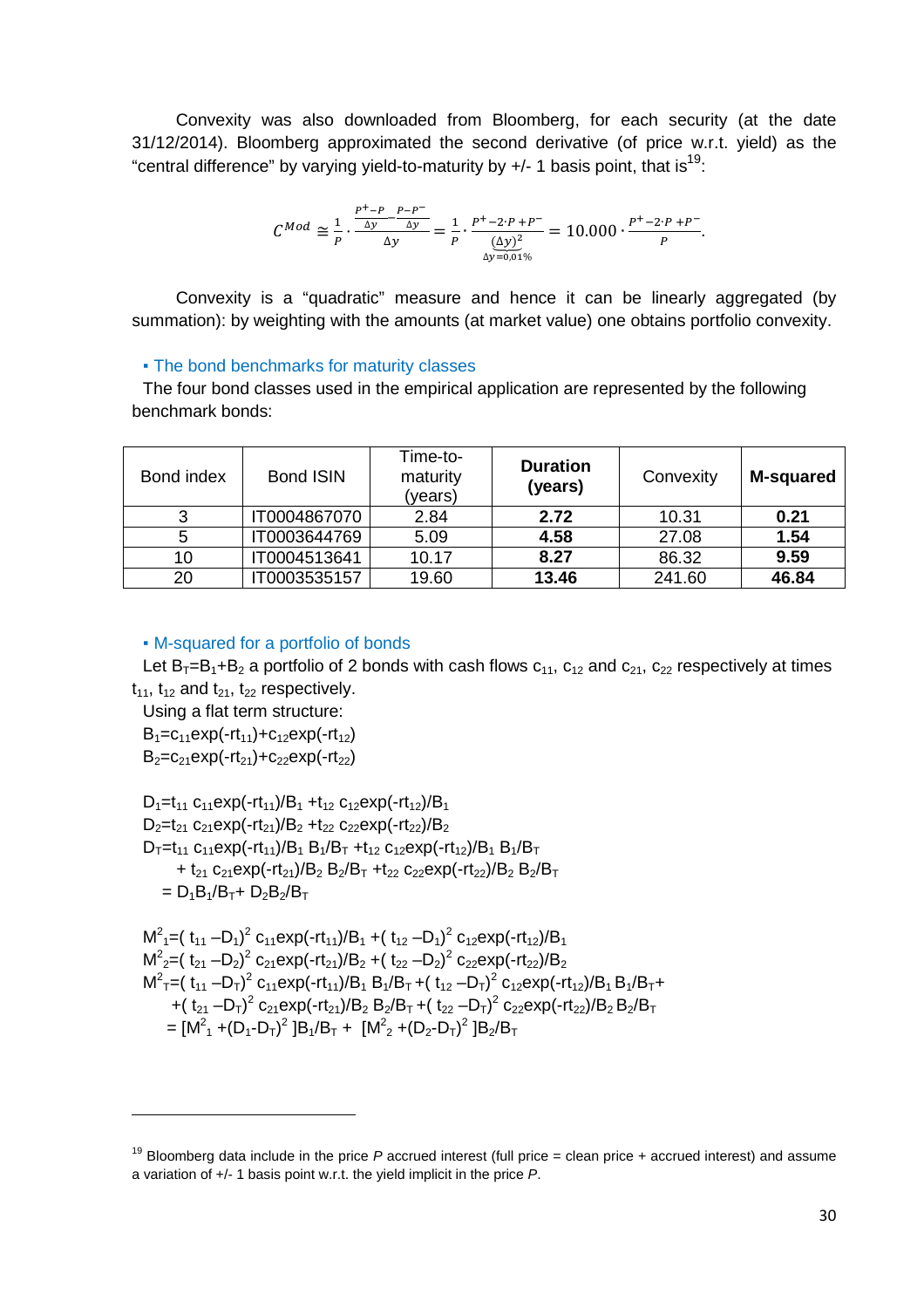#### **References**

Abramowitz, M. and Stegun, I. A. (eds.) (1964), Handbook of mathematical functions, with formulas, graphs, and mathematical tables, National Bureau of Standards, 10th ed. 1972

Albrecht, P. (1985), A note on immunization under a general stochastic equilibrium model of the term structure, Insurance: Mathematics and Economics, 4, 239-244

Boyle, P.P. (1978), Immunization under stochastic models of the term structure, Journal of The Institute of Actuaries, 105, 177-187

Cox, J. C., Ingersoll, J. E. Jr., and Ross, S. A. (1979), Duration and the measurement of basis risk, Journal of Business, 52, 1, 51-61

de La Grandville, O. (2001), Bond pricing and portfolio analysis, Cambridge, MIT Press.

EIOPA (2014 a),

https://eiopa.europa.eu/Publications/Speeches%20and%20presentations/EIOPA\_ST2014\_S upporting\_material.presentation.pdf

EIOPA (2014 b), Document EIOPA-BOS-14-203, 28 November 2014

Fisher, L. and Weil, R. L. (1971), Coping with the risk of interest-rate fluctuations: returns to bondholders from naïve and optimal strategies, Journal of Business, 44, 408-431.

Fong, H. G., and Vasicek, O. A. (1983 a), The tradeoff between return and risk in immunized portfolios, Financial Analysts Journal, Sept-Oct, 73-78

Fong, H. G., and Vasicek, O. A. (1983 b), Return maximization for immunized portfolios, in Kaufman, Bierwag and Toevs (1983), 227-238

Fong, H. G., and Vasicek, O. A. (1984), A risk minimizing strategy for portfolio immunization, Journal of Finance, 39, 5, December, 1541-1546

Grondin, T. M. (1998), Portfolio Yield? Sure, but ..., The Society of Actuaries, Risk and Rewards Letters, p. 16

Hicks, J. R. (1939), Value and capital, Oxford, OUP, 1946 2<sup>nd</sup> ed.

Hull, J. C. and White, A. (1990), Pricing interest-rate derivative securities, Review of Financial Studies, 3, 573-592

Ingersoll, J. E. Jr, Skelton, J. and Weil, R. L. (1978), Duration forty years later, Journal of Financial and Quantitative Analysis, 13, 627-650

Kaufman, G. G., Bierwag, G. O. and Toevs, A. (eds.) (1983), Innovations in bond portfolio management: duration analysis and immunization, London, JAI Press